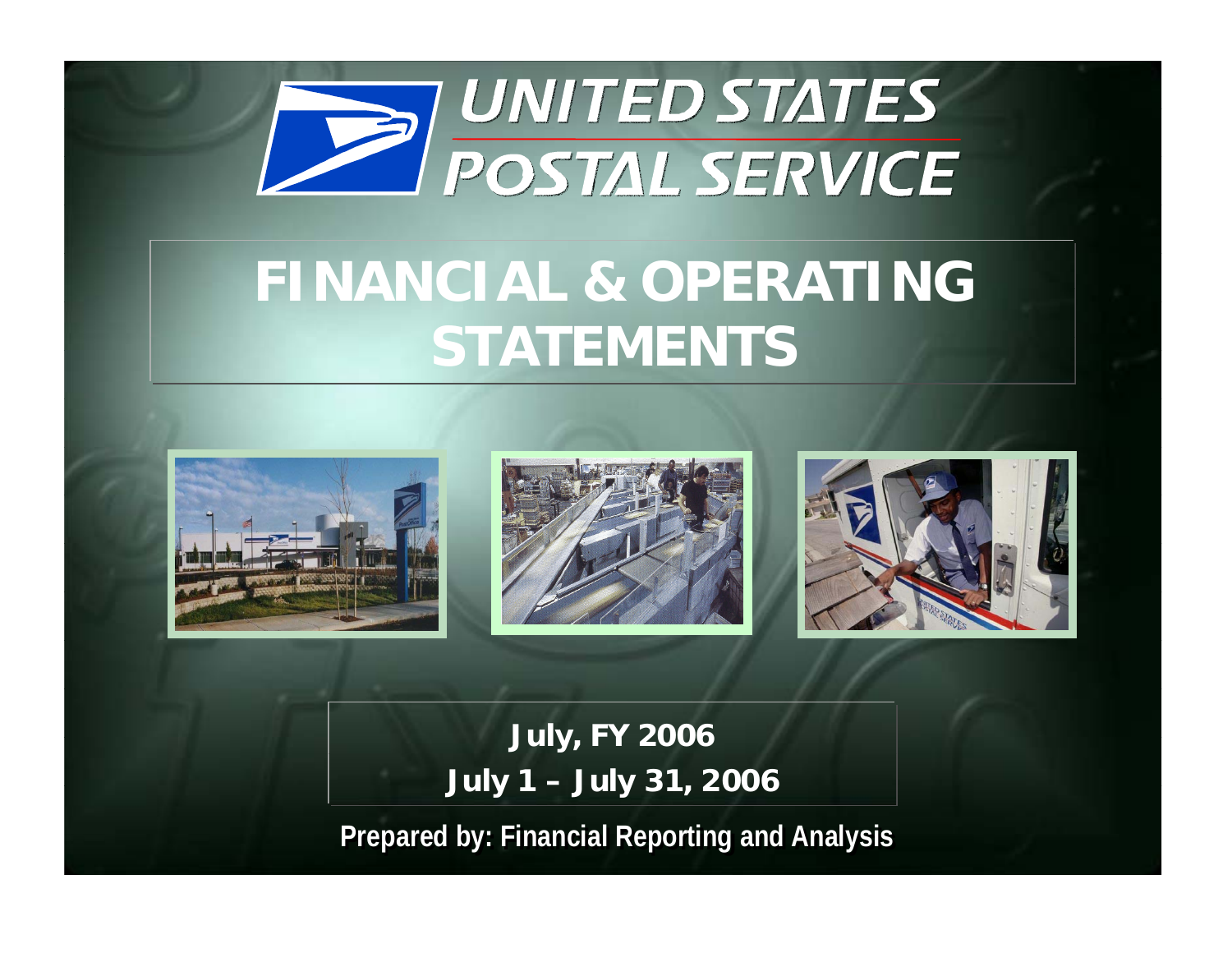|                                                                                                                                                                                  |                                                                                               | <b>HIGHLIGHTS</b><br>July 2006 - FY 2006<br>(Millions)                                                                                                                 |                                                            |                                |                          |                                                            |                                 |                         |
|----------------------------------------------------------------------------------------------------------------------------------------------------------------------------------|-----------------------------------------------------------------------------------------------|------------------------------------------------------------------------------------------------------------------------------------------------------------------------|------------------------------------------------------------|--------------------------------|--------------------------|------------------------------------------------------------|---------------------------------|-------------------------|
| Var. to<br><b>Budget</b><br>Actual<br><b>Budget</b>                                                                                                                              | <b>Current Period</b><br><b>SPLY</b><br>% SPLY<br>% Budget                                    |                                                                                                                                                                        | Actual                                                     | <b>Budget</b>                  | Var. to<br><b>Budget</b> | Year-to-Date (October 1, 2005 - July 31, 2006)<br>% Budget | <b>SPLY</b>                     | % SPLY                  |
| 5,493.9<br>5,519.4<br>$-25.5$ ]<br>[\$<br>s.<br>s.<br>5,761.6<br>5,740.7<br>20.9 <sup>1</sup><br>267.7)<br>221.3)<br><b>S</b><br>$-46.4]$<br>\$<br>S.<br>250.0<br>517.7)<br>\$ ( | 5,275.2<br>$-0.5$ ]<br>4.1<br>-S<br>5,526.5<br>0.4<br>4.3<br>251.3)<br><b>NM</b><br><b>NM</b> | <b>Total Revenue</b><br><b>Total Expense</b><br>Net Income Before Escrow Allocation *<br><b>Escrow Allocation</b> *<br>Net Gain/(Deficiency) After Escrow Allocation * | 60,561.4<br>59,222.1<br>1,339.3<br>2,500.0<br>\$ (1,160.7) | 60,197.8<br>58,927.5<br>,270.3 | 363.6<br>294.6<br>69.0   | 0.6<br>0.51<br><b>NM</b>                                   | 58,264.4<br>56,805.8<br>1,458.6 | 3.9<br>4.3<br><b>NM</b> |
| 226.2<br>109.6<br>116.6<br>\$<br>S.<br>115.0<br>115.3<br>$-0.3$                                                                                                                  | 352.4<br>94.0<br>$-35.8$<br>115.5<br>$-0.2$<br>$-0.4$                                         | <b>Capital Commitments</b><br><b>Total Workhours</b>                                                                                                                   | 1,177.8<br>ж<br>1,214.5                                    | 1,134.1<br>1,198.5             | 43.7<br>$16.0$ ]         | 3.9<br>$1.3$ ]                                             | 1,510.1<br>1,217.2              | $-22.0$<br>$-0.2$       |

|                                               | Current | Last    |             |
|-----------------------------------------------|---------|---------|-------------|
| <b>Actual Number Of:</b>                      | Period  | Period  | <b>SPLY</b> |
|                                               |         |         |             |
| <b>Post Offices</b>                           | 27,319  | 27,325  | 27,401      |
| <b>Postal Owned Vehicles In Use</b>           |         |         |             |
| Administrative                                | 6.270   | 6.271   | 6.307       |
| <b>Operations</b>                             | 209,488 | 209.709 | 206,676     |
| <b>Total Deliveries (000)</b>                 | 145.766 | 145.605 | 143,908     |
| <b>City Delivery Routes</b>                   | 163.450 | 163.702 | 164,412     |
| <b>Rural Routes</b>                           | 74.191  | 73,833  | 72,119      |
| Career Employees (excludes Inspector General) | 696.451 | 696.512 | 702.978     |
| <b>Casual Employees</b>                       | 19,805  | 22.586  | 20,121      |
| <b>Transitional Employees</b>                 | 5.475   | 5,886   | 8.708       |

**\*Public Law (PL) 108-18, The Postal Civil Service Retirement System Funding Reform Act of 2003 requires that the U. S.Postal Service, beginning in FY 2006 hold in escrow an amount equal to the difference between the CSRS retirement costs before and after the implementation of this law. The Office of Personnel Management (OPM) calculates this amount and based on their latest estimate we are allocating \$250 million per month for purposes of assessing our financial position.**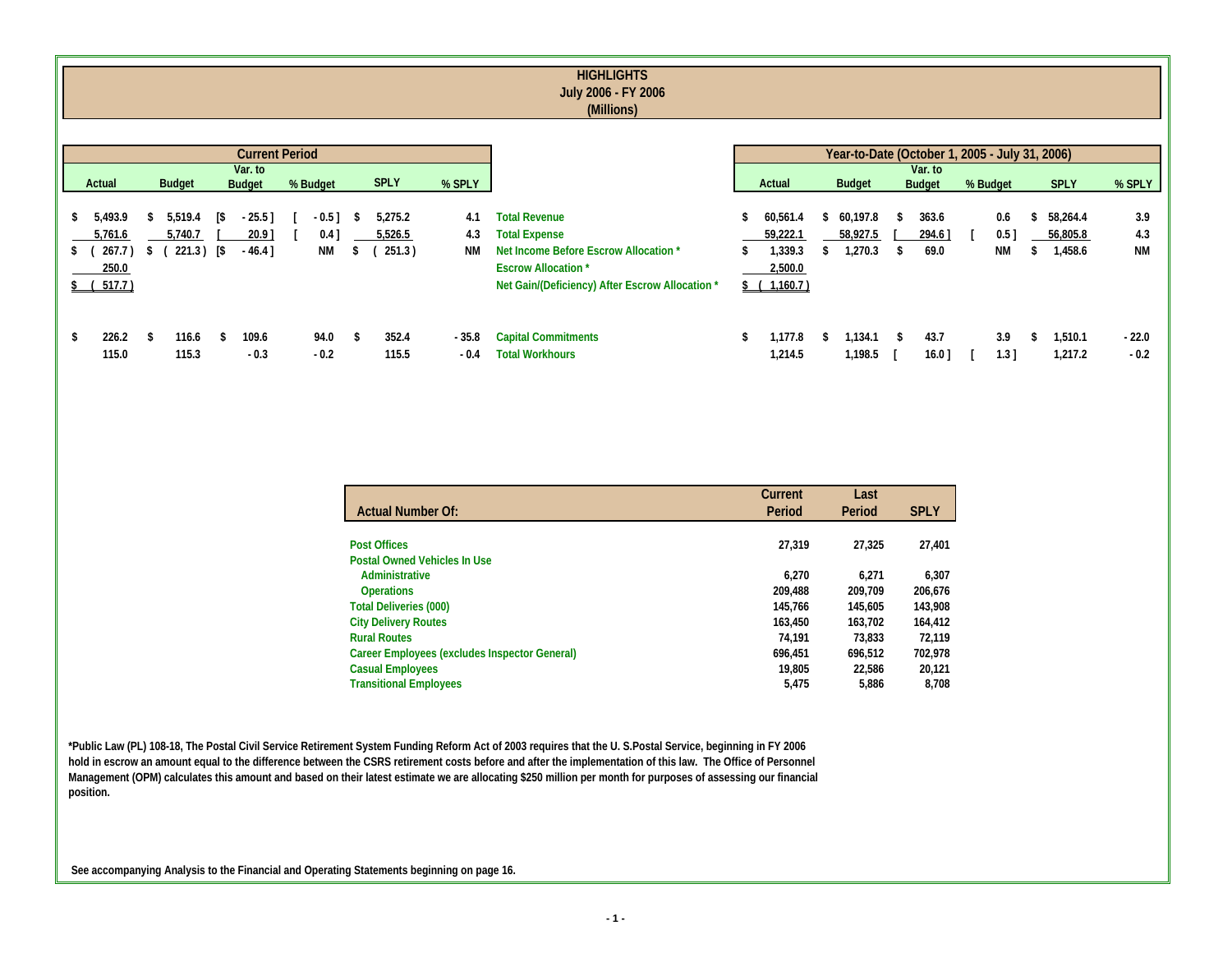|                 |                |               |              |                          |          |           |               |           | <b>STATEMENT OF INCOME &amp; EXPENSE</b><br>July 2006 - FY 2006<br>(\$ Millions) |               |              |               |               |                          |           |                          |           |
|-----------------|----------------|---------------|--------------|--------------------------|----------|-----------|---------------|-----------|----------------------------------------------------------------------------------|---------------|--------------|---------------|---------------|--------------------------|-----------|--------------------------|-----------|
|                 |                |               |              | <b>Current Period</b>    |          |           |               |           |                                                                                  |               |              |               |               | Year-to-Date             |           |                          |           |
| Actual          |                | <b>Budget</b> |              | Var. to<br><b>Budget</b> | % Budget |           | <b>SPLY</b>   | % SPLY    |                                                                                  |               | Actual       | <b>Budget</b> |               | Var. to<br><b>Budget</b> | % Budget  | <b>SPLY</b>              | % SPLY    |
| \$5,476.3       | \$             | 5,499.6       | I\$          | $-23.3$ ] [              |          | $-0.4$ ]  | 5,265.9<br>\$ | 4.0       | <b>Operating Revenue</b>                                                         | \$            | 60,427.8     | \$60,049.5    | \$            | 378.3                    | 0.6       | \$58,197.6               | 3.8       |
| 5,743.9         |                | 5,718.8       |              | $25.1$ ]                 |          | 0.4       | 5,505.8       | 4.3       | <b>Operating Expense</b>                                                         |               | 59,043.6     | 58,707.3      |               | 336.3]                   | $0.6$ ]   | 56,582.9                 | 4.3       |
| $\frac{1}{2}$   | $267.6$ ) \$ ( | $219.2$ [\$   |              | $-48.4$ ]                |          | <b>NM</b> | \$ (239.9)    | <b>NM</b> | Income/(Loss) From Operations                                                    | \$            | 1,384.2      | \$1,342.2     | \$            | 42.0                     | <b>NM</b> | 1,614.7<br>$\mathsf{\$}$ | <b>NM</b> |
| 17.6            |                | 19.8          | $\mathbf{L}$ | $-2.2$ ] [               |          | $-11.1$ ] | 9.3           | 89.2      | <b>Investment Income</b>                                                         |               | 133.6        | 148.3         |               | $-14.7$ ] [              | $-9.9$ ]  | 66.8                     | 100.0     |
|                 | 0.0            | 0.1           |              | $-0.1$ ]                 |          | $-100.0$  | 0.0           | NM        | <b>Interest Expense</b>                                                          |               | 1.4          | 2.2           |               | $-0.8$                   | $-36.4$   | 1.5                      | $-6.7$    |
| 17.7            |                | 21.8          |              | $-4.1$                   |          |           | 20.7          | $-14.5$   | <b>Interest on Deferred Retirement</b><br>Obligations                            |               | 177.1        | 218.0         |               | $-40.9$                  |           | 221.4                    | $-20.0$   |
| $\frac{1}{2}$ ( | $267.7$ ) \$ ( | $221.3$ [\$   |              | $-46.4$ ]                |          | <b>NM</b> | $$$ (251.3)   | <b>NM</b> | Net Income Before Escrow Allocation *                                            | $\frac{1}{2}$ | 1,339.3      | \$1,270.3     | $\mathsf{\$}$ | 69.0                     | <b>NM</b> | \$1,458.6                | <b>NM</b> |
| 250.0           |                |               |              |                          |          |           |               |           | <b>Escrow Allocation*</b>                                                        |               | 2,500.0      |               |               |                          |           |                          |           |
| \$ (517.7)      |                |               |              |                          |          |           |               |           | Net Gain/(Deficiency) After Escrow<br>Allocation <sup>*</sup>                    |               | \$ (1,160.7) |               |               |                          |           |                          |           |

**\* See footnote on page 1.**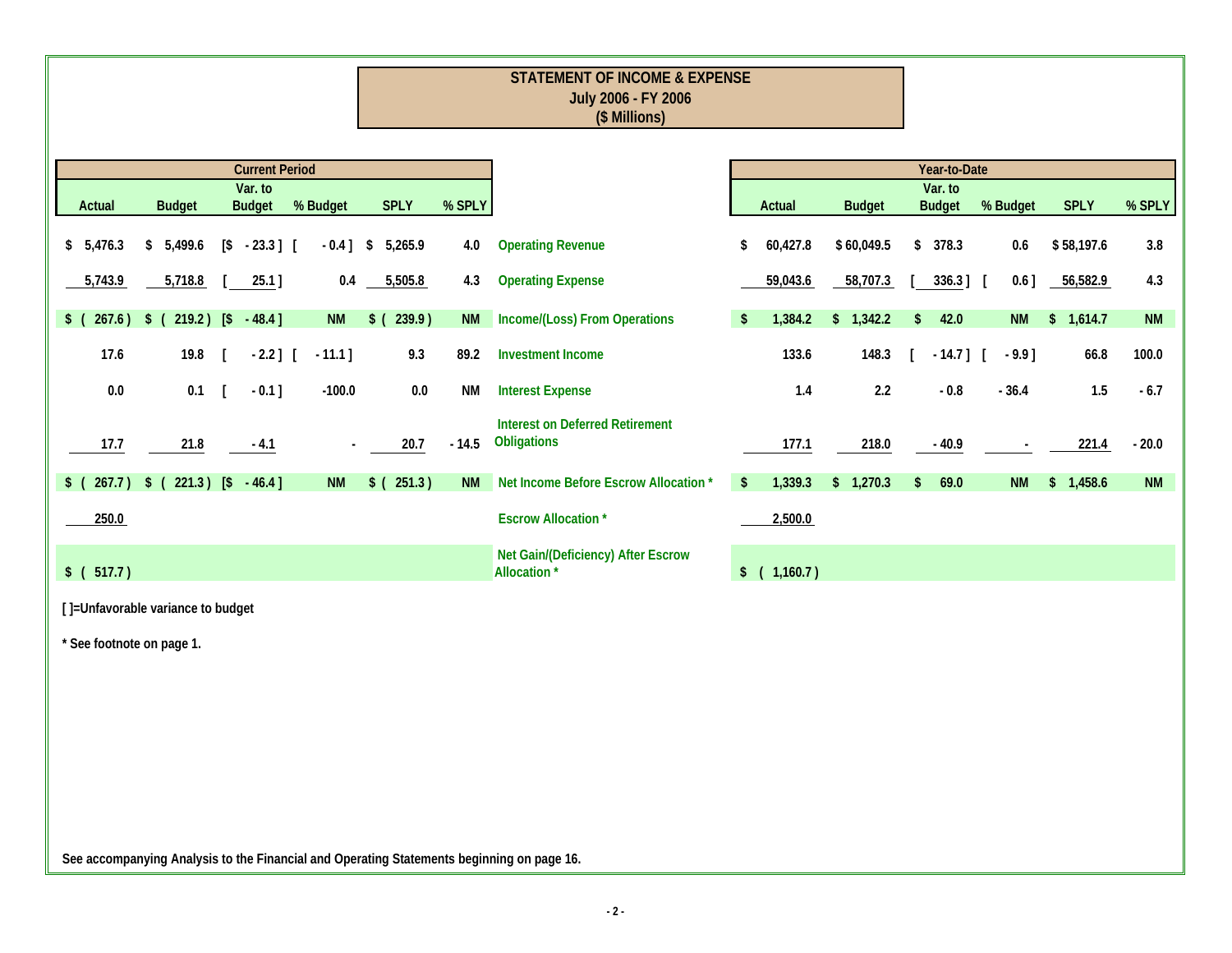|                                                                       |          |                                   |                          | <b>MAIL VOLUME - MAIL REVENUE</b><br>(Data in Thousands) |                          |                                                                                                    |                       |
|-----------------------------------------------------------------------|----------|-----------------------------------|--------------------------|----------------------------------------------------------|--------------------------|----------------------------------------------------------------------------------------------------|-----------------------|
|                                                                       |          |                                   |                          | <b>CURRENT PERIOD</b>                                    |                          | YEAR-TO-DATE                                                                                       |                       |
| <b>CATEGORY</b>                                                       |          | <b>July 31,</b><br>FY 2006        |                          | <b>July 31,</b><br>FY 2005                               | % SPLY                   | <b>July 31,</b><br><b>July 31,</b><br>FY 2006<br>FY 2005                                           | % SPLY                |
| <b>FIRST-CLASS</b><br><b>VOLUME</b><br><b>REVENUE</b><br>REV/PC.      | \$<br>\$ | 7,470,101<br>2,854,851<br>0.3822  | \$<br>\$                 | 7,565,666<br>2,745,294<br>0.3629                         | $-1.3$<br>4.0<br>5.3     | 82,292,936<br>81,866,650<br>\$ 30,994,710<br>\$30,241,716<br>\$<br>0.3786<br>\$<br>0.3675          | $-0.5$<br>2.5<br>3.0  |
| <b>PRIORITY-MAIL</b><br><b>VOLUME</b><br><b>REVENUE</b><br>REV/PC.    | \$<br>\$ | 66,060<br>360,657<br>5.4595       | \$<br>\$                 | 64,228<br>331,534<br>5.1618                              | 2.9<br>$8.8\,$<br>5.8    | 776,542<br>740,309<br>\$3,873,277<br>\$<br>4,231,905<br>\$<br>5.4497<br>\$<br>5.2320               | 4.9<br>9.3<br>4.2     |
| <b>EXPRESS MAIL</b><br><b>VOLUME</b><br><b>REVENUE</b><br>REV/PC.     | \$<br>\$ | 4,319<br>71,107<br>16.4638        | \$<br>\$                 | 4,426<br>68,810<br>15.5468                               | $-2.4$<br>3.3<br>5.9     | 46,932<br>46,105<br>768,601<br>725,855<br>\$<br>\$<br>16.3769<br>\$<br>\$<br>15.7435               | 1.8<br>5.9<br>$4.0\,$ |
| <b>PERIODICALS</b><br><b>VOLUME</b><br><b>REVENUE</b><br>REV/PC.      | \$<br>\$ | 641,206<br>153,174<br>0.2389      | \$<br>\$                 | 719,407<br>164,684<br>0.2289                             | $-10.9$<br>$-7.0$<br>4.4 | 7,506,243<br>7,633,382<br>1,827,181<br>\$1,809,419<br>\$<br>\$<br>0.2434<br>\$<br>0.2370           | $-1.7$<br>1.0<br>2.7  |
| <b>STANDARD MAIL</b><br><b>VOLUME</b><br><b>REVENUE</b><br>REV/PC.    | \$<br>\$ | 7,618,855<br>1,479,105<br>0.1941  | \$<br>\$                 | 7,686,193<br>1,425,059<br>0.1854                         | $-0.9$<br>3.8<br>4.7     | 84,506,021<br>83,089,861<br>\$16,345,216<br>\$15,599,844<br>\$<br>0.1934<br>\$<br>0.1877           | 1.7<br>4.8<br>3.0     |
| <b>PACKAGE SERVICES</b><br><b>VOLUME</b><br><b>REVENUE</b><br>REV/PC. | \$<br>\$ | 94.487<br>164,944<br>1.7457       | \$<br>\$                 | 90.703<br>149,093<br>1.6437                              | 4.2<br>10.6<br>6.2       | 975,326<br>959,044<br>1,881,652<br>\$1,838,038<br>\$<br>1.9293<br>\$<br>-\$<br>1.9165              | 1.7<br>2.4<br>0.7     |
| <b>INTERNATIONAL</b><br><b>VOLUME</b><br><b>REVENUE</b><br>REV/PC.    | \$<br>\$ | 62,464<br>124,006<br>1.9852       | \$<br>\$                 | 60,297<br>128,015<br>2.1231                              | 3.6<br>$-3.1$<br>$-6.5$  | 725,173<br>716,216<br>1,567,774<br>\$1,481,579<br>\$<br>\$<br>2.1619<br>\$<br>2.0686               | 1.3<br>5.8<br>4.5     |
| <b>ALL OTHER</b><br><b>VOLUME</b>                                     |          | 108,192                           |                          | 46,243                                                   | 134.0                    | 980,718<br>583,613                                                                                 | 68.0                  |
| <b>ALL MAIL</b><br><b>VOLUME</b><br><b>REVENUE</b><br>REV/PC.         | S<br>\$  | 16,065,685<br>5,207,844<br>0.3242 | $\sqrt{2}$<br>$\sqrt{2}$ | 16,237,164<br>5,012,490<br>0.3087                        | $-1.1$<br>3.9<br>5.0     | 177,383,604<br>176,061,466<br>\$57,617,039<br>\$55,569,728<br>\$<br>0.3248<br>$\sqrt{2}$<br>0.3156 | 0.8<br>3.7<br>2.9     |

**NOTE: Totals may not sum due to rounding.**

**When interpreting RPW SPLY changes under monthly reporting, users must factor in the number and composition of business days in the relevant time periods.**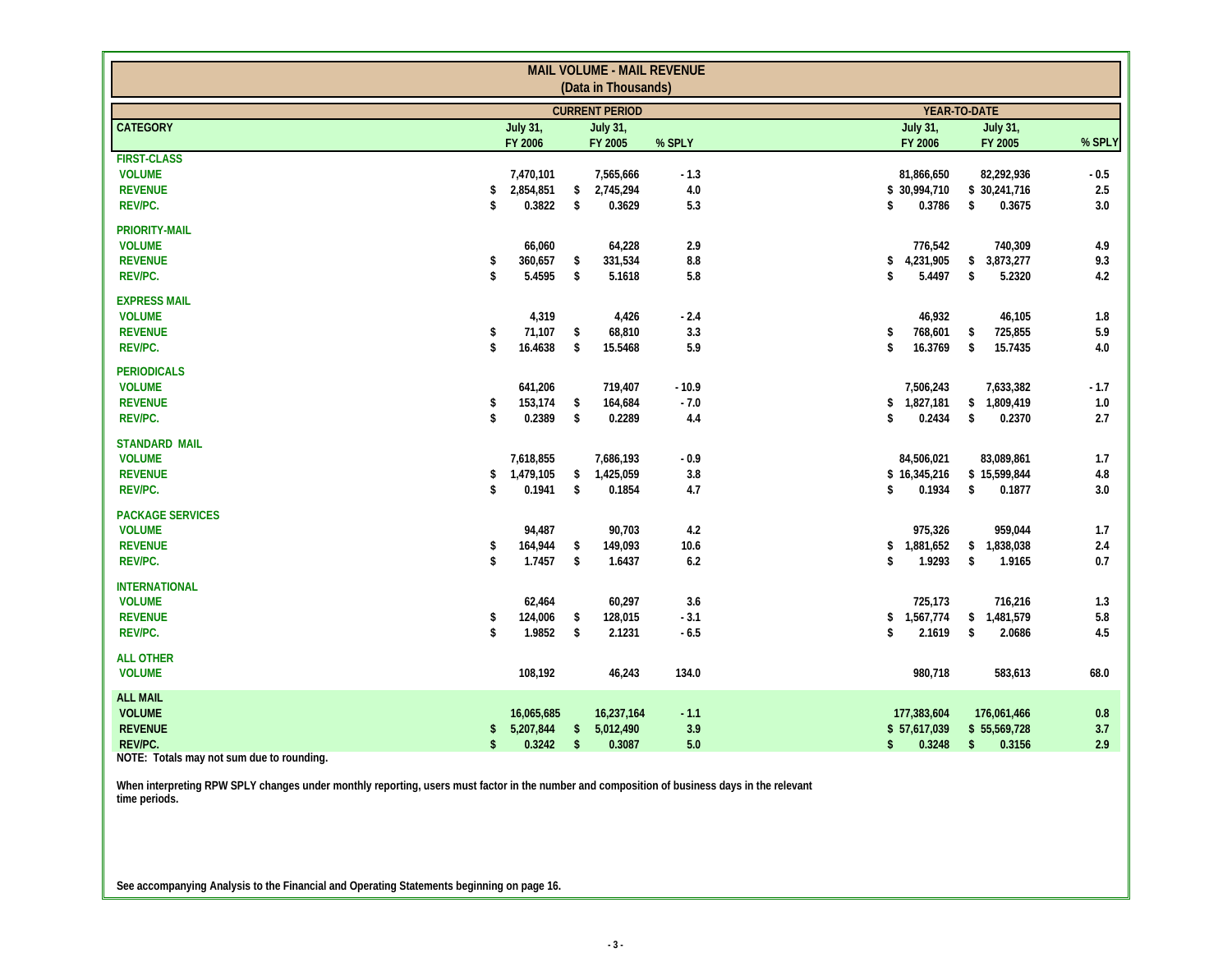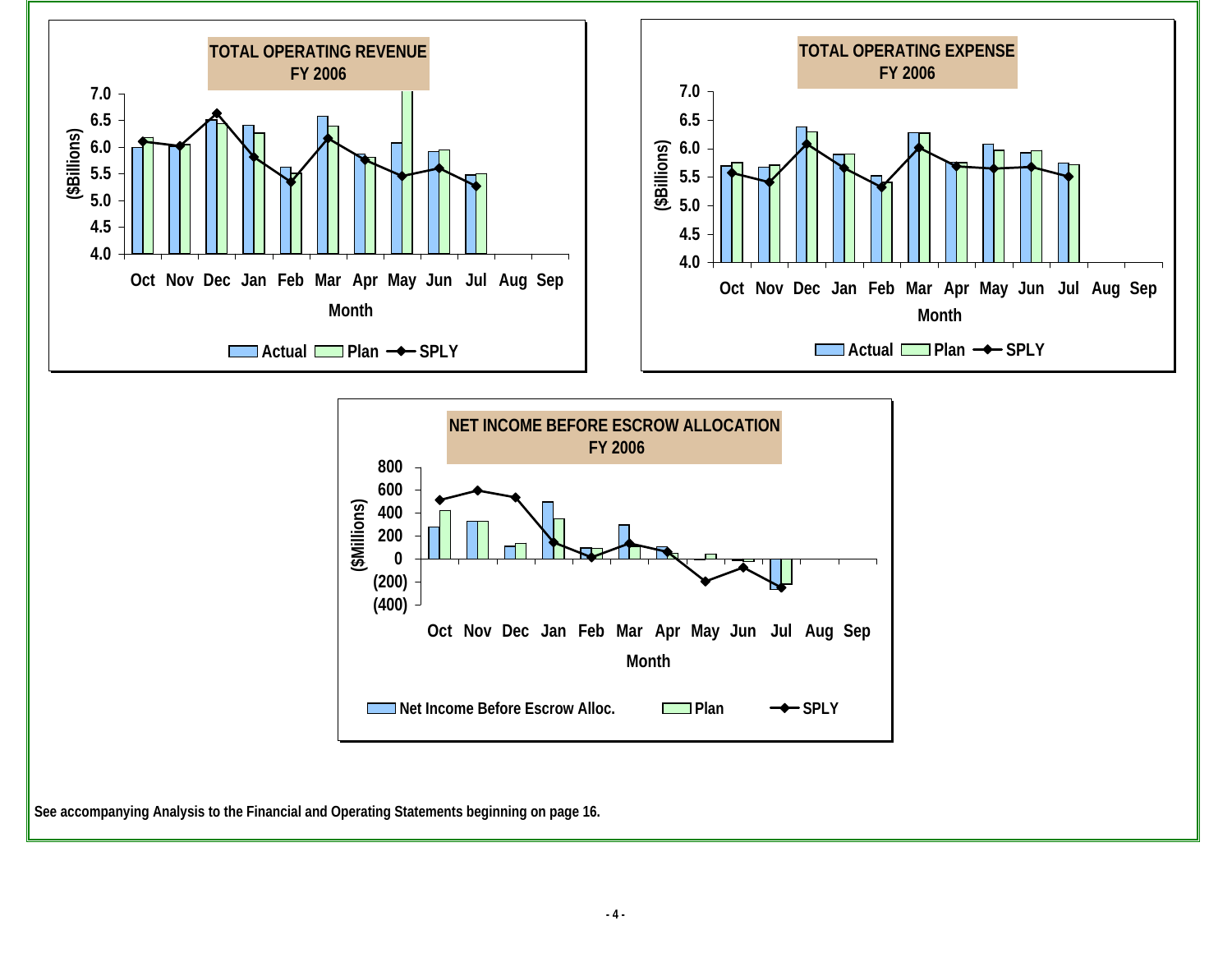|               |                       |        | <b>REVENUE BY SOURCE</b><br>July 2006 - FY 2006<br>(\$ Millions) |                         |               |                           |        |
|---------------|-----------------------|--------|------------------------------------------------------------------|-------------------------|---------------|---------------------------|--------|
|               | <b>Current Period</b> |        |                                                                  |                         |               | Year-to-Date              |        |
| <b>Actual</b> | <b>SPLY</b>           | % SPLY |                                                                  |                         | <b>Actual</b> | <b>SPLY</b>               | % SPLY |
| \$<br>1,907.2 | \$<br>1,877.0         | 1.6    | <b>Operating Revenue:</b><br><b>Metered Postage</b>              | \$                      | 20,782.6      | 20,505.3<br>\$            | 1.4    |
| 784.9         | 786.0                 | $-0.1$ | <b>Stamps and Stamped Paper</b>                                  |                         | 9,289.3       | 9,302.9                   | $-0.1$ |
| 1,411.8       | 1,347.8               | 4.7    | Permit Imprint                                                   |                         | 15,466.4      | 14,658.1                  | 5.5    |
| 151.7         | 163.0                 | $-6.9$ | <b>Periodicals &amp; Standard</b>                                |                         | 1,811.6       | 1,793.9                   | 1.0    |
| 59.6          | 65.2                  | $-8.6$ | <b>Official Mail</b>                                             |                         | 699.6         | 681.7                     | 2.6    |
| 923.7         | 801.3                 | 15.3   | Presort First-Class & Package Svc./Permit Imprint                |                         | 9,646.2       | 8,669.6                   | 11.3   |
| 69.2          | 66.3                  | 4.4    | <b>Box Rents</b>                                                 |                         | 675.8         | 657.5                     | 2.8    |
| 16.4          | 17.0                  | $-3.5$ | <b>Money Order Fees</b>                                          |                         | 175.6         | 173.4                     | 1.3    |
| 137.6         | 133.9                 | 2.8    | Other                                                            |                         | 1,744.8       | 1,674.4                   | 4.2    |
| \$<br>5,462.1 | \$<br>5,257.5         | 3.9    | <b>Subtotal</b>                                                  | $\frac{1}{2}$           | 60,291.9      | $\frac{1}{2}$<br>58,116.8 | 3.7    |
| 14.2          | 8.4                   | 69.0   | <b>Government Appropriations</b>                                 |                         | 135.9         | 80.8                      | 68.2   |
| \$<br>5,476.3 | \$<br>5,265.9         | 4.0    | <b>Total Operating Revenue</b>                                   | $\sqrt[6]{\frac{1}{2}}$ | 60,427.8      | $\mathsf{\$}$<br>58,197.6 | 3.8    |
| 17.6          | 9.3                   | 89.2   | Investment Income                                                |                         | 133.6         | 66.8                      | 100.0  |
| \$<br>5,493.9 | \$<br>5,275.2         | 4.1    | <b>Total Revenue</b>                                             | $\frac{1}{2}$           | 60,561.4      | \$58,264.4                | 3.9    |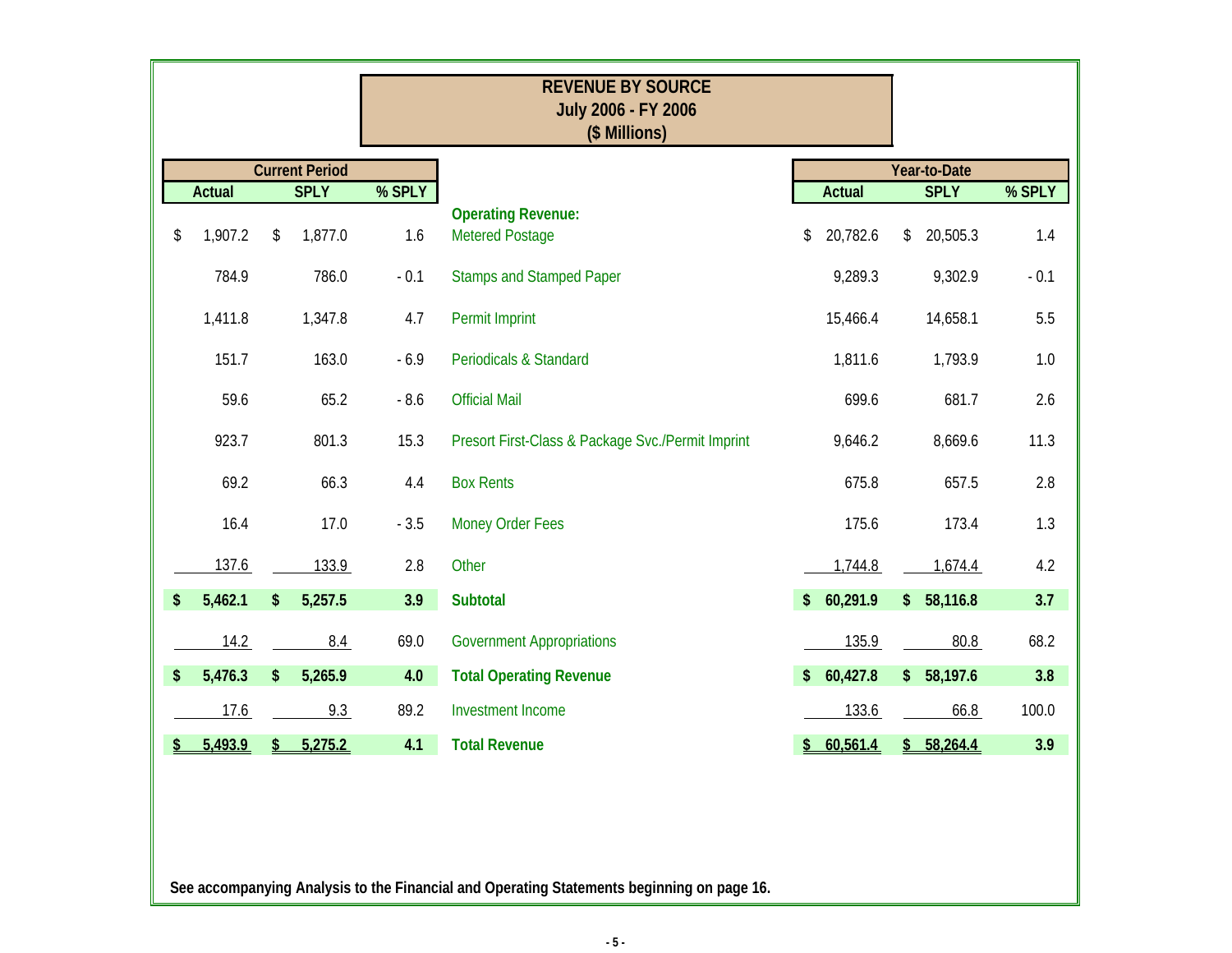|                                   |                         |                       |             | <b>REVENUE BY CATEGORY</b><br>July 2006 - FY 2006                                         |                       |                           |             |
|-----------------------------------|-------------------------|-----------------------|-------------|-------------------------------------------------------------------------------------------|-----------------------|---------------------------|-------------|
|                                   |                         |                       |             | (\$ Millions)                                                                             |                       |                           |             |
|                                   |                         | <b>Current Period</b> |             |                                                                                           |                       | Year-to-Date              |             |
| <b>Actual</b>                     |                         | <b>Budget</b>         | % Budget    |                                                                                           | <b>Actual</b>         | <b>Budget</b>             | % Budget    |
| \$<br>2,534.1                     | \$                      | 2,520.1               | 0.6         | <b>Commercial Revenue</b><br><b>Permit Revenue</b>                                        | \$<br>27,511.1        | \$<br>26,953.4            | 2.1         |
| 1,616.2                           |                         | 1,654.1               | $-2.3$ ]    | <b>Other Commercial Accounts Revenue</b>                                                  | 17,316.1              | 18,079.3                  | $-4.2$ ]    |
| \$<br>4,150.3                     | $\sqrt[6]{\frac{1}{2}}$ | 4,174.2               | $-0.6$ ]    | <b>Total Commercial Revenue</b>                                                           | \$44,827.2            | \$45,032.7                | $-0.5$ ]    |
| 919.1                             |                         | 962.8                 | $-4.5$ ]    | <b>Retail Revenue</b><br>Retail Postage Revenue                                           | 10,997.0              | 11,062.9                  | $-0.6$ ]    |
| 103.6                             |                         | 95.9                  | 8.0         | <b>Retail Services Revenue</b>                                                            | 1,052.2               | 1,031.0                   | 2.1         |
| 17.2                              |                         | 14.0                  | 22.9        | <b>Retail Products Revenue</b>                                                            | 171.4                 | 159.4                     | 7.5         |
| \$<br>251.6<br>1,291.5            | \$                      | 214.6<br>1,287.3      | 17.2<br>0.3 | <b>Other Retail Channels Revenue</b><br><b>Total Retail Revenue</b>                       | 2,796.7<br>\$15,017.3 | \$<br>2,222.7<br>14,476.0 | 25.8<br>3.7 |
| \$<br>5,441.8                     | \$                      | 5,461.5               | $-0.4$ ]    | <b>Total Commercial &amp; Retail Revenue</b>                                              | \$<br>59,844.5        | \$<br>59,508.7            | 0.6         |
| 20.3                              |                         | 26.2                  | $-22.5$ ]   | Other Income                                                                              | 447.4                 | 413.3                     | 8.3         |
| 14.2                              |                         | 11.9                  | 19.3        | <b>Government Appropriations</b>                                                          | 135.9                 | 127.5                     | 6.6         |
| \$<br>5,476.3                     | \$                      | 5,499.6               | $-0.4$ ]    | <b>Total Operating Revenue</b>                                                            | \$60,427.8            | \$<br>60,049.5            | 0.6         |
| 17.6                              |                         | 19.8                  | $-11.1$ ]   | Investment Income                                                                         | 133.6                 | 148.3                     | $-9.9$ ]    |
| 5,493.9                           |                         | 5,519.4               | $-0.5$ ]    | <b>Total Revenue</b>                                                                      | \$60,561.4            | \$60,197.8                | 0.6         |
| []=Unfavorable variance to budget |                         |                       |             |                                                                                           |                       |                           |             |
|                                   |                         |                       |             | See accompanying Analysis to the Financial and Operating Statements beginning on page 16. |                       |                           |             |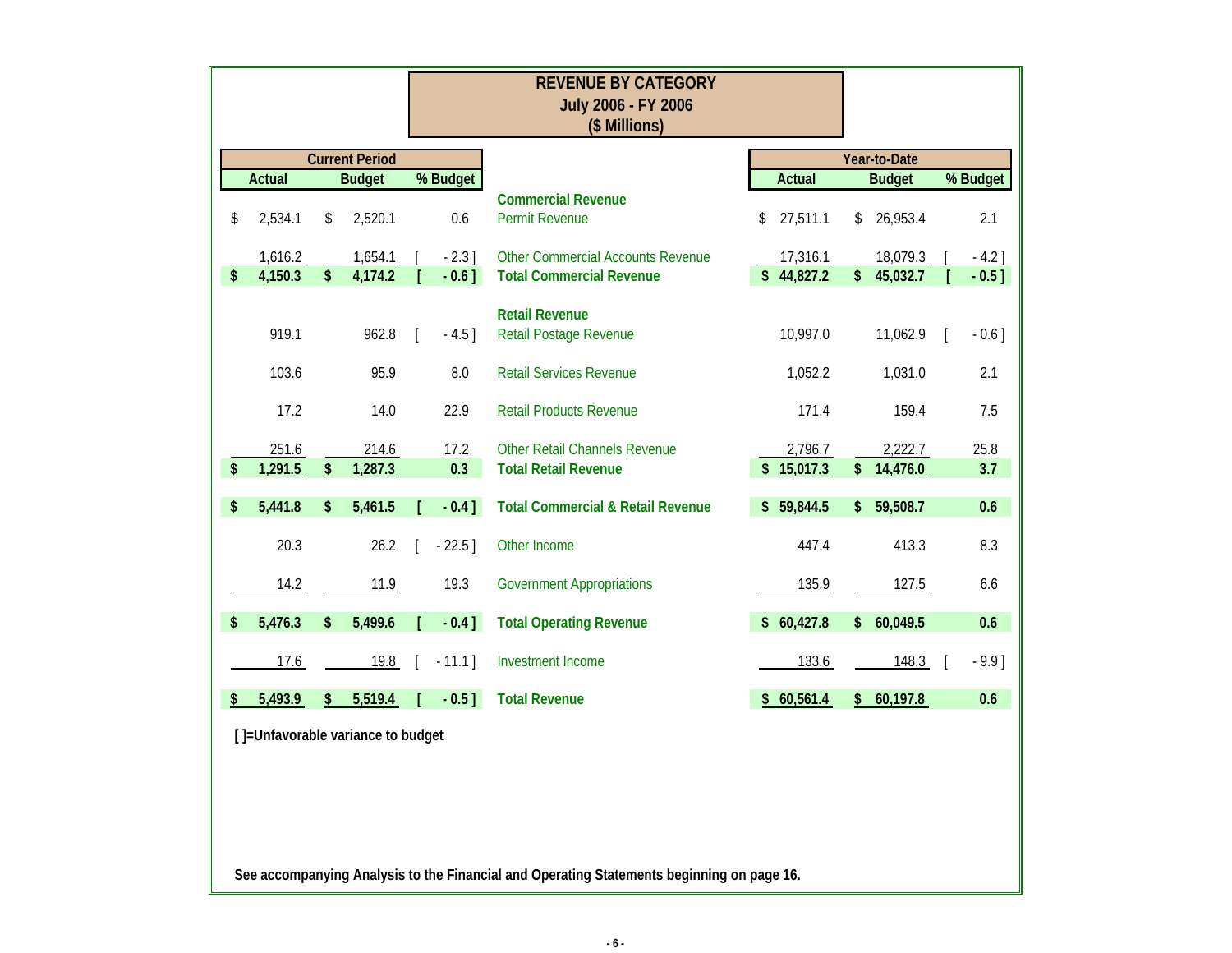|               |               |                             |                          |          |             |           | <b>EXPENSE ANALYSIS</b><br>July 2006 - FY 2006<br>(\$ Millions) |                           |                           |            |                          |          |                        |         |
|---------------|---------------|-----------------------------|--------------------------|----------|-------------|-----------|-----------------------------------------------------------------|---------------------------|---------------------------|------------|--------------------------|----------|------------------------|---------|
|               |               |                             | <b>Current Period</b>    |          |             |           |                                                                 |                           |                           |            | Year-to-Date             |          |                        |         |
| Actual        | <b>Budget</b> |                             | Var. to<br><b>Budget</b> | % Budget | <b>SPLY</b> | % SPLY    |                                                                 | Actual                    | <b>Budget</b>             |            | Var. to<br><b>Budget</b> | % Budget | <b>SPLY</b>            | % SPLY  |
| \$<br>4,502.3 | \$4,500.6     | $\lceil \frac{1}{2} \rceil$ | $1.7$ ] [                | $0.0$ ]  | \$4,376.9   | 2.9       | <b>Personnel Compensation</b>                                   | 46,506.6<br>\$            | \$46,069.0                | [\$        | 437.6] [                 | $0.9$ ]  | 44,888.3<br>\$         | 3.6     |
|               |               |                             |                          |          |             |           | Non-Personnel Expense:                                          |                           |                           |            |                          |          |                        |         |
| 499.8         | 484.9         |                             | $14.9$ ] [               | $3.1$ ]  | 426.7       | 17.1      | Transportation                                                  | 4,972.0                   | 4,918.8                   |            | $53.2$ ] [               | $1.1$ ]  | 4,480.2                | 11.0    |
| 207.1         | 195.2         |                             | $11.9$ ] [               | $6.1$ ]  | 204.9       | 1.1       | <b>Supplies &amp; Services</b>                                  | 2,042.1                   | 2,067.5                   |            | $-25.4$                  | $-1.2$   | 1,930.5                | 5.8     |
| 534.7         | 538.1         |                             | $-3.4$                   | $-0.6$   | 497.4       | 7.5       | Other                                                           | 5,522.9                   | 5,652.0                   |            | $-129.1$                 | $-2.3$   | 5,283.9                | 4.5     |
| \$<br>1,241.6 | \$1,218.2     | $\sqrt{5}$                  | $23.4$ ]                 | $1.9$ ]  | \$1,128.9   | 10.0      | <b>Subtotal</b>                                                 | \$12,537.0                | 12,638.3<br>\$            |            | $$ -101.3$               | $-0.8$   | 11,694.6<br>Ŝ.         | 7.2     |
| \$<br>5,743.9 | \$5,718.8     | [\$                         | $25.1$ ] [               | $0.4$ ]  | \$5,505.8   | 4.3       | <b>Total Operating Expense</b>                                  | 59,043.6<br>$\mathsf{\$}$ | 58,707.3<br>$\mathsf{\$}$ | [\$        | 336.3] [                 | $0.6$ ]  | 56,582.9<br>$\sqrt{2}$ | 4.3     |
| 0.0           | 0.1           |                             | $-0.1$                   | $-100.0$ | $\sim$      | <b>NM</b> | <b>Interest Expense</b>                                         | 1.4                       | 2.2                       |            | $-0.8$                   | $-36.4$  | 1.5                    | $-6.7$  |
| 17.7          | 21.8          |                             | $-4.1$                   |          | 20.7        | $-14.5$   | Interest on Deferred<br><b>Retirement Obligations</b>           | 177.1                     | 218.0                     |            | $-40.9$                  |          | 221.4                  | $-20.0$ |
| \$ 5,761.6    | \$5,740.7     |                             | $S$ 20.9]                | $0.4$ ]  | \$5.526.5   | 4.3       | <b>Total Expense</b>                                            | \$59,222.1                | 58,927.5<br>\$            | $\sqrt{3}$ | $294.6$ ]                | 0.51     | \$56,805.8             | 4.3     |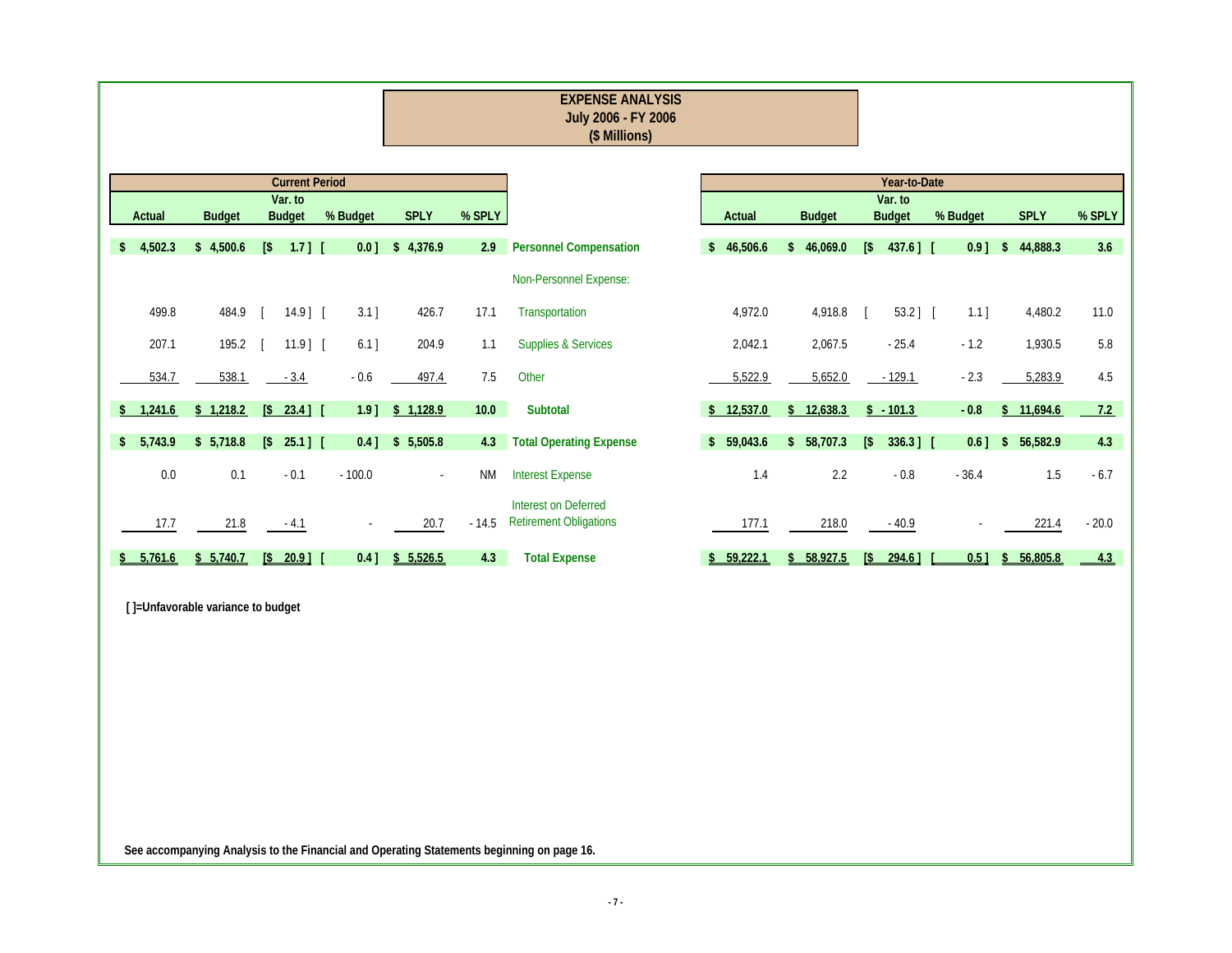|               |               |               |               |            |                       |                |                    |               |            | <b>ANALYSIS OF OPERATING EXPENSES</b><br><b>Personnel Compensation</b><br>July 2006 - FY 2006<br>(\$ Millions) |                |                    |                  |                             |                      |                       |                  |            |
|---------------|---------------|---------------|---------------|------------|-----------------------|----------------|--------------------|---------------|------------|----------------------------------------------------------------------------------------------------------------|----------------|--------------------|------------------|-----------------------------|----------------------|-----------------------|------------------|------------|
|               |               |               |               |            | <b>Current Period</b> |                |                    |               |            |                                                                                                                |                |                    |                  |                             | Year-to-Date         |                       |                  |            |
|               |               |               |               |            | Var. to               |                |                    |               |            |                                                                                                                |                |                    |                  |                             | Var. to              |                       |                  |            |
|               | Actual        |               | <b>Budget</b> |            | <b>Budget</b>         | % Budget       |                    | <b>SPLY</b>   | % SPLY     | <b>Total Compensation</b>                                                                                      | <b>Actual</b>  |                    | <b>Budget</b>    |                             | <b>Budget</b>        | % Budget              | <b>SPLY</b>      | % SPLY     |
|               |               |               |               |            |                       |                |                    |               |            | Operations:                                                                                                    | 376.7          |                    |                  |                             |                      |                       |                  |            |
| \$            | 35.0<br>927.1 | $\mathcal{S}$ | 34.2<br>916.6 | [\$        | $0.7$ ]<br>$10.5$ ] [ | $2.1$ ]<br>1.1 | \$                 | 34.0<br>922.7 | 2.9<br>0.5 | -Support<br>-Mail Processing                                                                                   | \$<br>9,821.0  | \$                 | 358.3<br>9,592.8 | $\lceil \frac{6}{5} \rceil$ | $18.4$ ] [<br>228.2] | $5.1$ ] \$<br>$2.4$ ] | 349.8<br>9,607.0 | 7.7<br>2.2 |
|               | 458.2         |               | 459.8         |            | $-1.6$                | $-0.4$         |                    | 428.3         | 7.0        | -Rural Delivery                                                                                                | 4,557.1        |                    | 4,561.6          |                             | $-4.5$               | $-0.1$                | 4,243.4          | 7.4        |
|               | 1,402.2       |               | 1,399.0       |            | $3.2$ ]               | $0.2$ ]        |                    | 1,377.4       | 1.8        | -City Delivery                                                                                                 | 14,384.9       |                    | 14,239.7         |                             | $145.2$ ]            | $1.0$ ]               | 13,935.3         | 3.2        |
|               | 101.1         |               | 99.3          |            | $1.7$ ] [             | 1.7            |                    | 97.1          | 4.1        | -Vehicles Services                                                                                             | 1,038.8        |                    | 1,025.2          |                             | $13.6$ ]             | 1.3                   | 995.5            | 4.4        |
|               | 256.7         |               | 261.3         |            | $-4.6$                | $-1.8$         |                    | 245.6         | 4.5        | -Plant & Equip Maint                                                                                           | 2,618.7        |                    | 2,666.7          |                             | $-47.9$              | $-1.8$                | 2,507.8          | 4.4        |
|               | 661.2         |               | 657.7         |            | $3.5$ ]               | $0.5$ ]        |                    | 644.3         | 2.6        | -Customer Services                                                                                             | 6,960.3        |                    | 6,802.3          |                             | $158.0$ ]            | $2.3$ ]               | 6,709.2          | 3.7        |
|               | 17.4          |               | 19.1          |            | $-1.7$                | $-8.7$         |                    | 17.1          | 1.9        | Finance                                                                                                        | 181.8          |                    | 202.6            |                             | $-20.7$              | $-10.2$               | 174.6            | 4.2        |
|               | 28.0          |               | 29.6          |            | $-1.7$                | $-5.6$         |                    | 30.5          | $-8.4$     | <b>Human Resources</b>                                                                                         | 299.2          |                    | 308.5            |                             | $-9.3$               | $-3.0$                | 316.4            | $-5.4$     |
|               | 42.1          |               | 43.5          |            | $-1.4$                | $-3.3$         |                    | 40.8          | 3.0        | <b>Customer Service &amp; Sales</b>                                                                            | 444.8          |                    | 452.3            |                             | $-7.5$               | $-1.7$                | 427.2            | 4.1        |
|               | 207.6         |               | 206.8         |            | $0.8$ ]               | $0.4$ ]        |                    | 199.0         | 4.3        | <b>Administration - Field</b>                                                                                  | 2,158.9        |                    | 2,158.4          |                             | $0.5$ ]              | 0.01                  | 2,093.2          | 3.1        |
|               | 100.2         |               | 106.1         |            | $-5.9$                | $-5.6$         |                    | 93.9          | 6.7        | <b>Other Salaries &amp; Benefits</b>                                                                           | 1.054.5        |                    | 1.065.4          |                             | $-10.9$              | $-1.0$                | 1,106.5          | $-4.7$     |
| $\mathsf{\$}$ | 4,236.5       |               | 4,233.1       | $\sqrt{3}$ | $3.4$ ]               | $0.1$ ]        | $\mathbf{\hat{S}}$ | 4,130.8       | 2.6        | <b>Total Salaries &amp; Benefits</b>                                                                           | \$<br>43,896.8 | $\mathbf{\hat{z}}$ | 43,433.8         | $\sqrt{3}$                  | 463.0]               | $1.1$ ]               | \$<br>42,465.9   | 3.4        |
|               | 103.9         |               | 99.7          |            | $4.2$ ]               | $4.2$ ]        |                    | 95.8          | 8.4        | <b>Workers' Compensation</b>                                                                                   | 1,038.7        |                    | 997.2            |                             | $41.5$ ]             | $4.2$ ]               | 953.7            | 8.9        |
|               | 8.7           |               | 6.4           |            | $2.2$ ]               | 34.8           |                    | 4.3           | 103.1      | <b>Unemployment Compensation</b>                                                                               | 63.1           |                    | 52.0             |                             | $11.1$ ]             | $21.3$ ]              | 38.6             | 63.6       |
|               | 1.9           |               | 2.4           |            | $-0.5$                | $-19.0$        |                    | 3.3           | $-41.1$    | <b>Deferred Retirement Cost</b>                                                                                | 19.6           |                    | 24.0             |                             | $-4.4$               | $-18.5$               | 20.4             | $-4.1$     |
|               | 140.6         |               | 146.7         |            | $-6.1$                | $-4.2$         |                    | 131.1         | 7.3        | <b>Annuitant Health Benefits</b>                                                                               | 1,376.2        |                    | 1,411.4          |                             | $-35.1$              | $-2.5$                | 1,253.0          | 9.8        |
|               | 10.7          |               | 12.3          |            | $-1.6$                | $-13.0$        |                    | 11.6          | $-8.1$     | <b>Other Compensation</b>                                                                                      | 112.2          |                    | 150.5            |                             | $-38.3$              | $-25.5$               | 156.7            | $-28.4$    |
| \$            | 4,502.3       |               | 4,500.7       | [\$        | $1.6$ ] [             | 0.0]           | \$                 | 4,376.9       | 2.9        | <b>Total Personnel Compensation</b>                                                                            | \$<br>46,506.6 | \$                 | 46,068.9         | [\$                         | 437.7] [             | $1.0$ ]               | \$<br>44,888.3   | 3.6        |

 **Totals may not sum due to rounding.**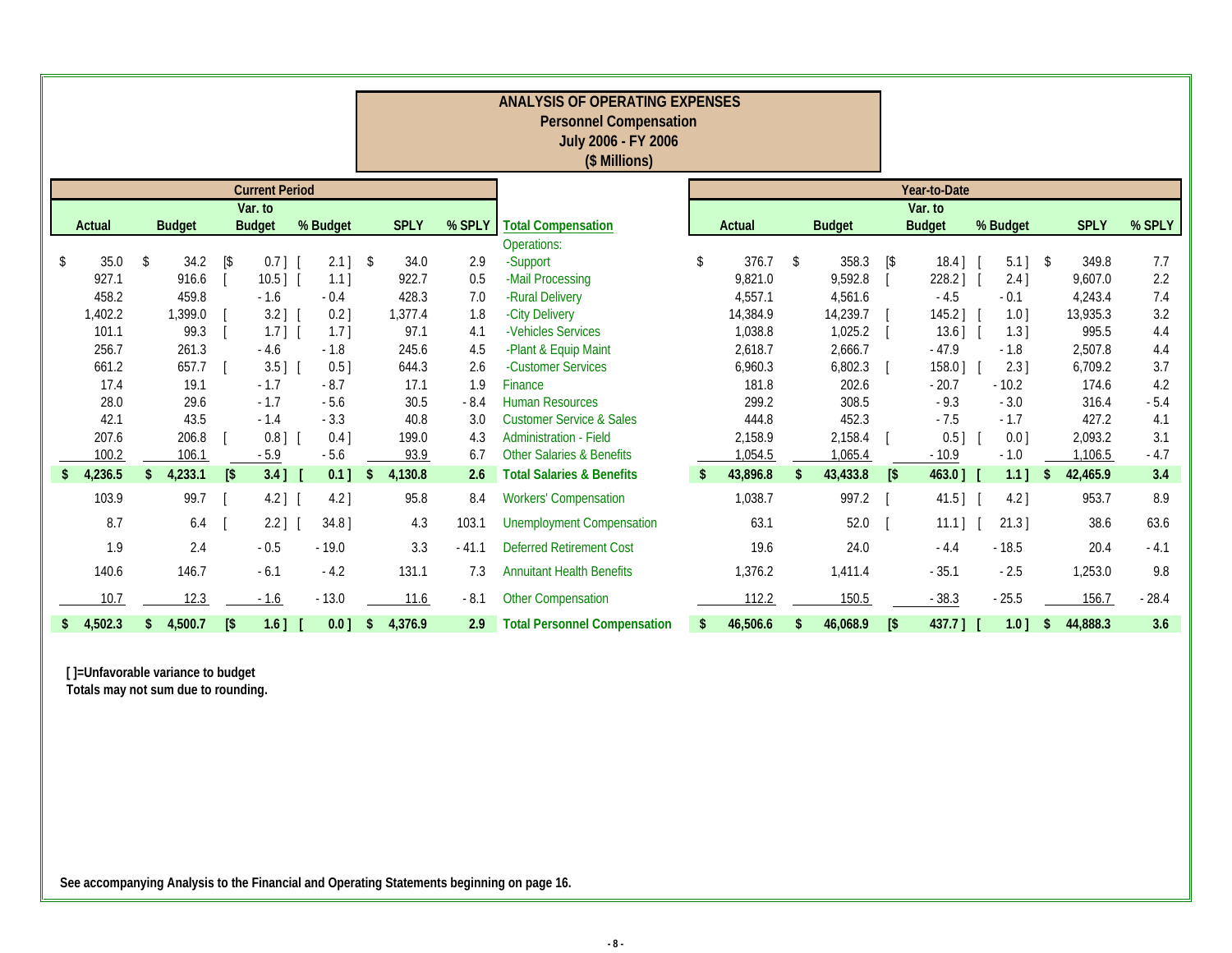|           |       |               |     |                         |          |               |                | <b>ANALYSIS OF NON-PERSONNEL EXPENSES</b><br>July 2006 - FY 2006<br>(\$ Millions) |            |               |        |               |          |         |             |         |
|-----------|-------|---------------|-----|-------------------------|----------|---------------|----------------|-----------------------------------------------------------------------------------|------------|---------------|--------|---------------|----------|---------|-------------|---------|
|           |       |               |     | <b>Current Period</b>   |          |               |                |                                                                                   |            |               |        | Year-to-Date  |          |         |             |         |
|           |       |               |     | Var. to                 |          |               |                |                                                                                   |            |               |        | Var. to       |          |         |             |         |
| Actual    |       | <b>Budget</b> |     | <b>Budget</b>           | % Budget | <b>SPLY</b>   | % SPLY         | <b>Description</b>                                                                | Actual     | <b>Budget</b> |        | <b>Budget</b> | % Budget |         | <b>SPLY</b> | % SPLY  |
| \$        | 499.8 | 484.9<br>\$   | [\$ | $14.9$   $\blacksquare$ |          | 426.7         | 17.1           | Transportation                                                                    | 4,972.0    | 4,918.8<br>\$ | $[$ \$ | $53.2$ ]      | $1.1$ ]  | $\sqrt$ | 4,480.2     | 11.0    |
|           | 207.1 | 195.2         |     | $11.9$                  | $6.1$ ]  | 204.9         | 1.1            | <b>Supplies &amp; Services</b>                                                    | 2,042.1    | 2,067.5       |        | $-25.4$       | $-1.2$   |         | 1,930.5     | 5.8     |
|           | 171.5 | 183.0         |     | $-11.5$                 | $-6.3$   | 175.5         | $-2.3$         | Depreciation                                                                      | 1,771.4    | 1,823.3       |        | $-51.9$       | $-2.8$   |         | 1,728.8     | 2.5     |
|           | 83.5  | 85.0          |     | $-1.5$                  | $-1.8$   |               | 81.8<br>2.0    | Rent                                                                              | 851.8      | 860.1         |        | $-8.3$        | $-1.0$   |         | 853.1       | $-0.2$  |
|           | 51.9  | 47.1          |     | $4.8$ ]                 | $10.3$ ] |               | 46.8<br>11.0   | <b>Utilities &amp; Heating Fuel</b>                                               | 543.1      | 542.5         |        | $0.6$ ]       | $0.1$ ]  |         | 467.5       | 16.2    |
|           | 37.1  | 36.7          |     | $0.4$ ]                 | $1.2$ ]  |               | 34.8<br>6.6    | <b>Rural Carrier Equip Maint Allowance</b>                                        | 384.6      | 387.3         |        | $-2.6$        | $-0.7$   |         | 357.9       | 7.5     |
|           | 63.9  | 44.6          |     | $19.3$ ]                | $43.3$ ] |               | 39.3<br>45.9   | <b>Vehicle Maintenance Services</b>                                               | 582.3      | 525.9         |        | $56.4$ ]      | $10.7$ ] |         | 472.1       | 23.3    |
|           | 27.6  | 38.7          |     | $-11.1$                 | $-28.7$  |               | 24.7<br>11.8   | <b>Information Technology</b>                                                     | 288.9      | 424.9         |        | $-136.0$      | $-32.0$  |         | 276.3       | 4.5     |
|           | 18.7  | 18.2          |     | $0.5$ ]                 | $2.6$ ]  |               | 19.1<br>$-2.0$ | <b>Building Projects Expensed</b>                                                 | 183.3      | 190.8         |        | $-7.5$        | $-3.9$   |         | 190.0       | $-3.5$  |
|           | 10.7  | 7.8           |     | $2.9$ ]                 | $37.0$ ] |               | 7.0<br>53.4    | <b>Contract Job Cleaners</b>                                                      | 81.7       | 76.3          |        | $5.4$ ]       | $7.1$ ]  |         | 72.6        | 12.5    |
|           | 18.1  | 18.0          |     | $0.1$ ]                 | $0.8$ ]  |               | 17.9<br>1.2    | <b>Travel &amp; Relocation</b>                                                    | 201.7      | 185.0         |        | $16.7$ ]      | 9.01     |         | 189.3       | 6.5     |
|           | 19.5  | 17.7          |     | $1.8$ ]                 | $10.2$ ] |               | 18.1<br>7.3    | Communications                                                                    | 208.5      | 175.4         |        | $33.1$ ]      | $18.9$ ] |         | 185.6       | 12.3    |
|           | 6.0   | 6.6           |     | $-0.7$                  | $-9.9$   |               | 6.1<br>$-1.8$  | <b>Contract Stations</b>                                                          | 61.8       | 67.6          |        | $-5.8$        | $-8.5$   |         | 62.2        | $-0.6$  |
|           | 1.6   | 2.2           |     | $-0.6$                  | $-27.3$  |               | 37.0<br>1.2    | Printing                                                                          | 18.8       | 21.9          |        | $-3.1$        | $-14.3$  |         | 19.2        | $-2.2$  |
|           | 3.3   | 5.7           |     | $-2.3$                  | $-41.4$  |               | $-24.2$<br>4.4 | Training                                                                          | 40.6       | 59.2          |        | $-18.6$       | $-31.5$  |         | 47.3        | $-14.1$ |
|           | 2.0   | 3.4           |     | $-1.4$                  | $-40.9$  |               | 2.4<br>$-15.9$ | Carfare & Tolls                                                                   | 23.4       | 27.4          |        | $-4.0$        | $-14.6$  |         | 25.0        | $-6.1$  |
|           | 0.8   | 1.0           |     | $-0.2$                  | $-21.2$  |               | 0.8<br>$-7.0$  | <b>Vehicle Hire</b>                                                               | 13.1       | 12.7          |        | $0.3$ ]       | 2.71     |         | 12.3        | 5.9     |
|           | 2.5   | 3.3           |     | $-0.7$                  | $-22.9$  |               | $-36.4$<br>4.0 | <b>Accident Costs</b>                                                             | 44.2       | 39.8          |        | $4.4$ ]       | $11.1$ ] |         | 40.6        | 9.0     |
|           | 15.9  | 19.1          |     | $-3.2$                  | $-16.6$  |               | 6.9<br>129.9   | Miscellaneous                                                                     | 223.7      | 232.0         |        | $-8.3$        | $-3.6$   |         | 284.2       | $-21.3$ |
| \$1,241.6 |       | \$1,218.2     |     | $23.4$ ]                | $1.9$ ]  | 1,129.0<br>\$ | 10.0           | <b>Total Non-Personnel Expenses</b>                                               | \$12,537.0 | \$12,638.3    | \$     | $-101.4$      | $-0.8$   | \$      | 11,694.6    | 7.2     |

**Totals may not sum due to rounding.**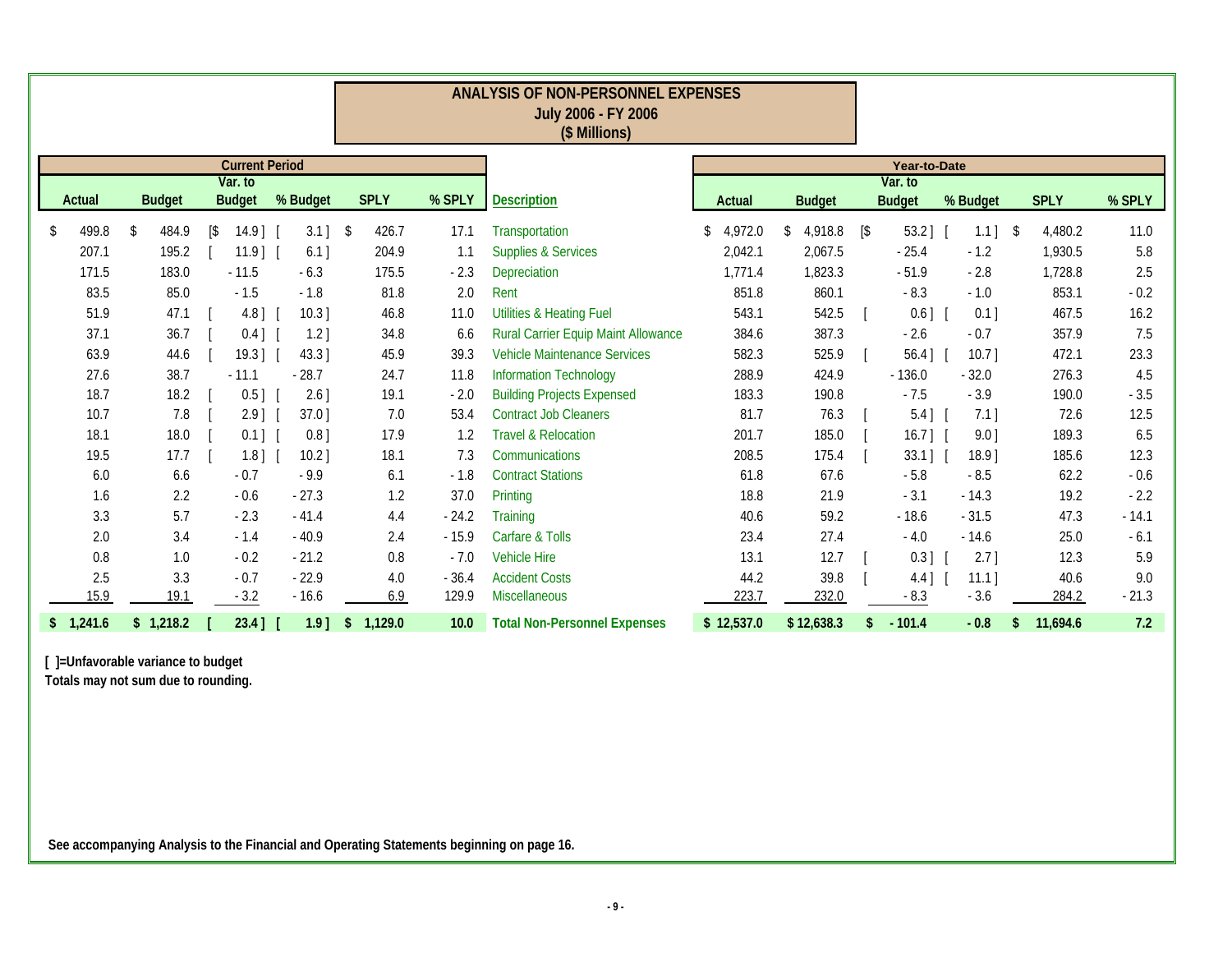|                                                                     | <b>STATEMENT OF FINANCIAL POSITION</b> |             |               |
|---------------------------------------------------------------------|----------------------------------------|-------------|---------------|
|                                                                     | July 2006 - FY 2006<br>(\$ Millions)   |             |               |
|                                                                     | July 31,                               | July 31,    | September 30, |
| <b>Assets</b>                                                       | 2006                                   | 2005        | 2005*         |
| <b>Current Assets:</b>                                              |                                        |             |               |
| Cash and cash equivalents _1/                                       | 2,420<br>\$                            | 2,008<br>\$ | \$<br>930     |
| <b>Receivables:</b>                                                 |                                        |             |               |
| Foreign countries                                                   | 577                                    | 631         | 590           |
| <b>U.S. Government</b>                                              | 182                                    | 274         | 280           |
| Other                                                               | 192                                    | 180         | 188           |
| Receivables before allowances                                       | 951                                    | 1,085       | 1,058         |
| Less allowances                                                     | 46                                     | 114         | 50            |
| Total receivables, net                                              | 905                                    | 971         | 1,008         |
| Supplies, advances and prepayments                                  | 187                                    | 177         | 200           |
| <b>Total Current Assets</b>                                         | 3,512                                  | 3,156       | 2,138         |
| Other Assets, principally revenue forgone appropriations receivable | 397                                    | 361         | 376           |
| Property and Equipment, at Cost:                                    |                                        |             |               |
| <b>Buildings</b>                                                    | 21,062                                 | 20,368      | 20,480        |
| Equipment                                                           | 19,530                                 | 18,558      | 18,664        |
| Land                                                                | 2,888                                  | 2,807       | 2,878         |
| Leasehold improvements                                              | 1,224                                  | 1,143       | 1,172         |
|                                                                     | 44,704                                 | 42,876      | 43,194        |
| Less allowances for depreciation and amortization                   | 23,732                                 | 22,175      | 22,400        |
|                                                                     | 20,972                                 | 20,701      | 20,794        |
| Construction in progress                                            | 1,866                                  | 1,795       | 1,895         |
| Total property and equipment, net                                   | 22,838                                 | 22,496      | 22,689        |
| <b>Total Assets</b>                                                 | 26.747                                 | 26.013      | 25,203        |

**\_1/ Includes securities with maturities of 90 days or less in accordance with Statement of Financial Accounting Standards (SFAS) No. 95.**

**\* Audited year-end data.**

**Certain reclassifications have been made to previously reported Balance Sheet amounts.**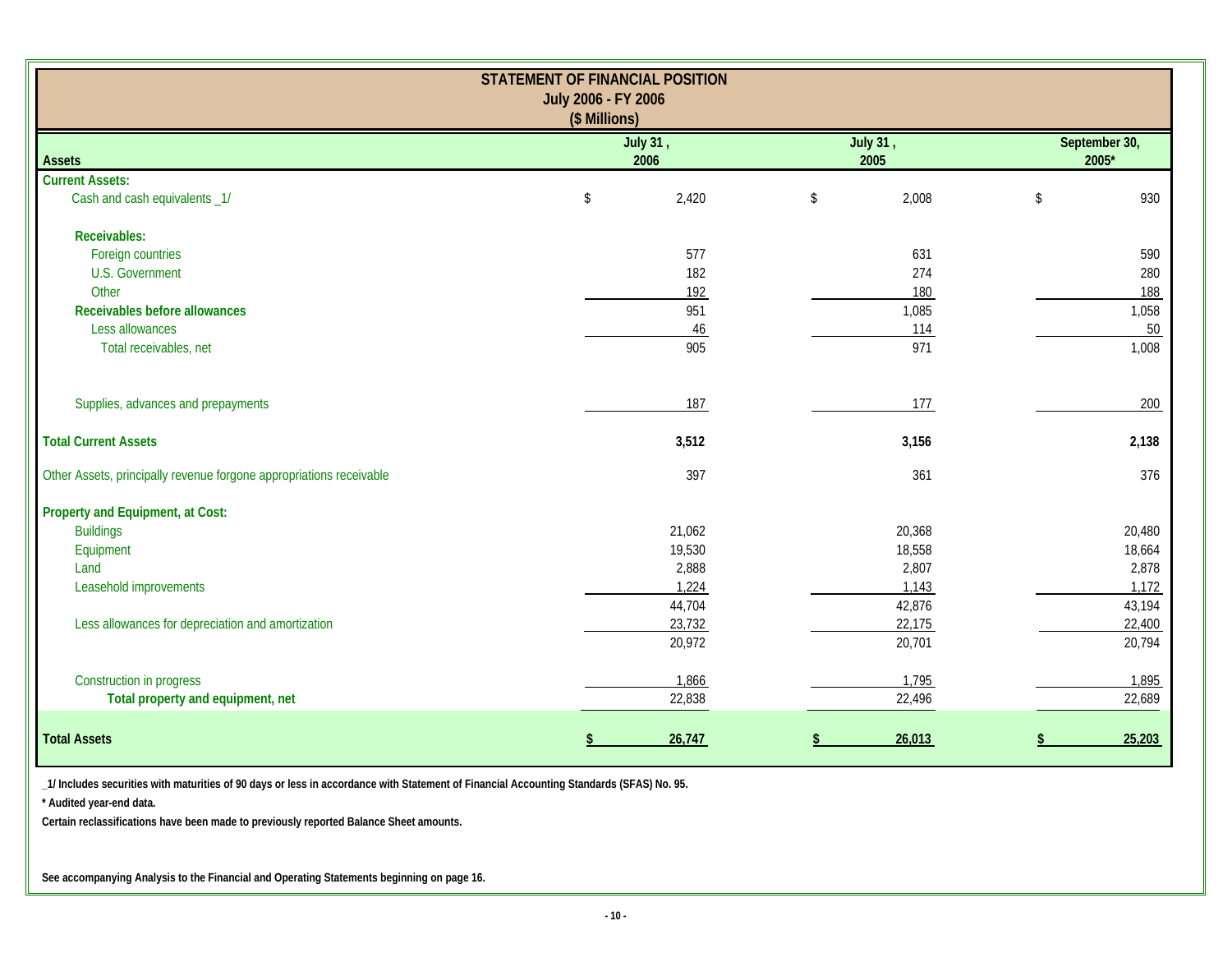|                                                                                                                    | <b>STATEMENT OF FINANCIAL POSITION</b><br>July 2006 - FY 2006<br>(\$ Millions) |                  |                          |
|--------------------------------------------------------------------------------------------------------------------|--------------------------------------------------------------------------------|------------------|--------------------------|
| <b>Liabilities and Net Capital</b>                                                                                 | July 31,<br>2006                                                               | July 31,<br>2005 | September 30,<br>$2005*$ |
| <b>Current Liabilities:</b>                                                                                        |                                                                                |                  |                          |
| <b>Compensation and benefits</b>                                                                                   | 2,554<br>\$                                                                    | 2,836<br>\$      | 2,852<br>\$              |
| Estimated prepaid postage                                                                                          | 1,221                                                                          | 1,258            | 1,200                    |
| Payables and accrued expenses:                                                                                     |                                                                                |                  |                          |
| Commercial vendors & accrued expenses                                                                              | 1,169                                                                          | 1,299            | 1,568                    |
| Foreign countries                                                                                                  | 563                                                                            | 739              | 688                      |
| U.S. government                                                                                                    | 87                                                                             | 57               | 76                       |
| Total payables and accrued expenses                                                                                | 1,819                                                                          | 2,095            | 2,332                    |
| Customer deposit accounts                                                                                          | 1,677                                                                          | 1,651            | 1,720                    |
| Outstanding postal money orders                                                                                    | 823                                                                            | 830              | 830                      |
| Prepaid box rent & other deferred revenue                                                                          | 426                                                                            | 424              | 477                      |
| <b>Total Current Liabilities</b>                                                                                   | 8,520                                                                          | 9,094            | 9,411                    |
| <b>Non-Current Liabilities:</b>                                                                                    |                                                                                |                  |                          |
| Workers' compensation costs                                                                                        | 7,672                                                                          | 7,597            | 6,695                    |
| Employees' accumulated leave                                                                                       | 2,126                                                                          | 2,077            | 2,016                    |
| Deferred revenue                                                                                                   | 692                                                                            | 772              | 692                      |
| Long-term portion capital lease obligations                                                                        | 667                                                                            | 657              | 644                      |
| Other                                                                                                              | 330                                                                            | 427              | 369                      |
| <b>Total Non-Current Liabilities</b>                                                                               | 11,487                                                                         | 11,530           | 10,416                   |
| <b>Total Liabilities</b>                                                                                           | 20,007                                                                         | 20,624           | 19,827                   |
| <b>Net Capital:</b>                                                                                                |                                                                                |                  |                          |
| Capital contributions of the U.S. government                                                                       | 3,034                                                                          | 3,034            | 3,034                    |
| Retained earnings since reorganization                                                                             | 3,706                                                                          | 2,355            | 2,342                    |
| <b>Total Net Capital</b>                                                                                           | 6,740                                                                          | 5,389            | 5,376                    |
| <b>Total Liabilities and Net Capital</b>                                                                           | 26.747                                                                         | 26,013           | 25.203                   |
| * Audited year-end data.<br>Certain reclassifications have been made to previously reported Balance Sheet amounts. |                                                                                |                  |                          |
| See accompanying Analysis to the Financial and Operating Statements beginning on page 16.                          |                                                                                |                  |                          |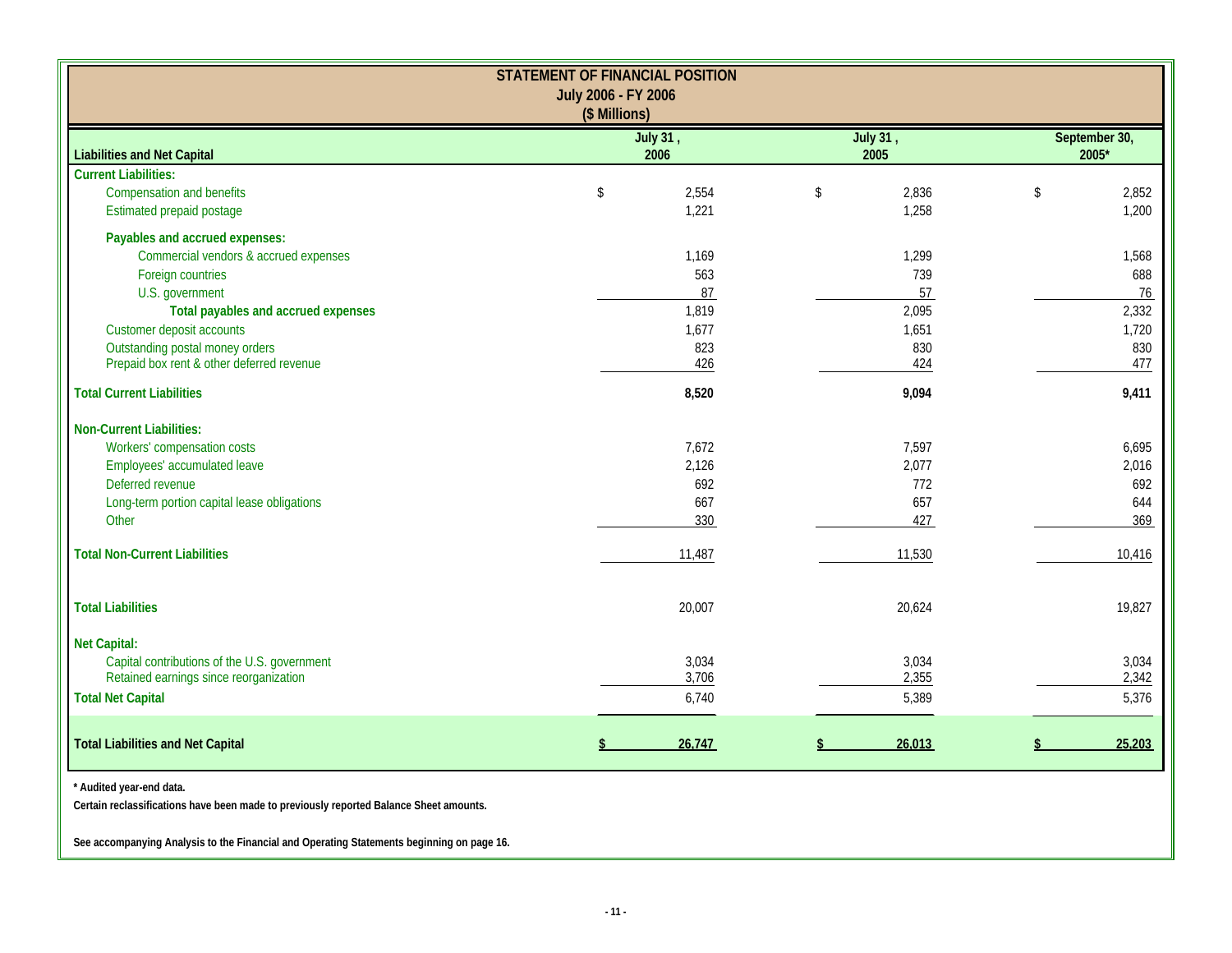| <b>STATEMENT OF CASH FLOWS</b>                                                                         |                         |                         |               |          |
|--------------------------------------------------------------------------------------------------------|-------------------------|-------------------------|---------------|----------|
| Fiscal Year 2006 through July 31, 2006                                                                 |                         |                         |               |          |
| (\$ Millions)                                                                                          |                         |                         |               |          |
|                                                                                                        |                         |                         |               |          |
|                                                                                                        | <b>July 31,</b><br>2006 | <b>July 31,</b><br>2005 | September 30, | 2005*    |
| Cash flows from operating activities:                                                                  |                         |                         |               |          |
| Net Income                                                                                             | \$<br>1,364             | \$<br>1,458             | \$            | 1,445    |
| Adjustments to reconcile net income to net cash provided by operating activities:                      |                         |                         |               |          |
| Depreciation and amortization                                                                          | 1,757                   | 1,717                   |               | 2,089    |
| Loss on disposals of property and equipment, net                                                       | 8                       | 4                       |               |          |
| Increase in revenue forgone appropriations receivable                                                  | (21)                    |                         |               |          |
| Increase (decrease) in workers' compensation liability                                                 | 977                     | 946                     |               |          |
| Increase in employees' accumulated leave                                                               | 110                     | 71                      |               |          |
| Increase (decrease) in long-term portion capital lease obligation                                      | 23                      | 5                       |               |          |
| Increase in non-current deferred revenue                                                               |                         | 484                     |               |          |
| (Decrease) increase in other non-current liabilities                                                   | (39)                    | 46                      |               |          |
| Changes in current assets and liabilities:                                                             |                         |                         |               |          |
| Decrease in receivables, net                                                                           | 103                     | 53                      |               |          |
| Decrease in supplies, advances and prepayments                                                         | 13                      | 43                      |               |          |
| (Decrease) increase in compensation and benefits                                                       | (298)                   | 196                     |               |          |
| Increase (decrease) in estimated prepaid postage                                                       | 21                      | $\overline{2}$          |               |          |
| Decrease in payables and accrued expenses                                                              | (512)                   | (481)                   |               |          |
| (Decrease) increase in customers' deposit accounts                                                     | (43)                    | 45                      |               |          |
| Decrease in outstanding postal money orders                                                            | (7)                     | 63                      |               |          |
| (Decrease) increase in prepaid box rent & other deferred revenue                                       | (51)                    | (1)                     |               |          |
| Net cash provided by operating activities                                                              | 3,405                   | 4,651                   |               | 3,681    |
| Cash flows from investing activities:                                                                  |                         |                         |               |          |
| Purchase of property and equipment                                                                     | (1,935)                 | (1,745)                 |               | (2, 317) |
| Proceeds from sale of property and equipment                                                           | 20                      | 25                      |               |          |
| Net cash used in investing activities                                                                  | (1, 915)                | (1, 720)                |               | (2, 286) |
| Cash flows from financing activities:                                                                  |                         |                         |               |          |
| U.S. government appropriation - received                                                               |                         |                         |               |          |
| U.S. government appropriation - expended                                                               |                         |                         |               |          |
| Payments on debt                                                                                       |                         | (1,800)                 |               | (1,800)  |
| Net cash used in financing activities                                                                  |                         | (1,800)                 |               | (1, 342) |
|                                                                                                        |                         |                         |               |          |
| Net increase (decrease) in cash and cash equivalents<br>Cash and cash equivalents at beginning of year | 1,490<br>930            | 1,131<br>877            |               |          |
| Cash and cash equivalents at end of period                                                             | \$<br>2,420             | \$<br>2,008             | \$            |          |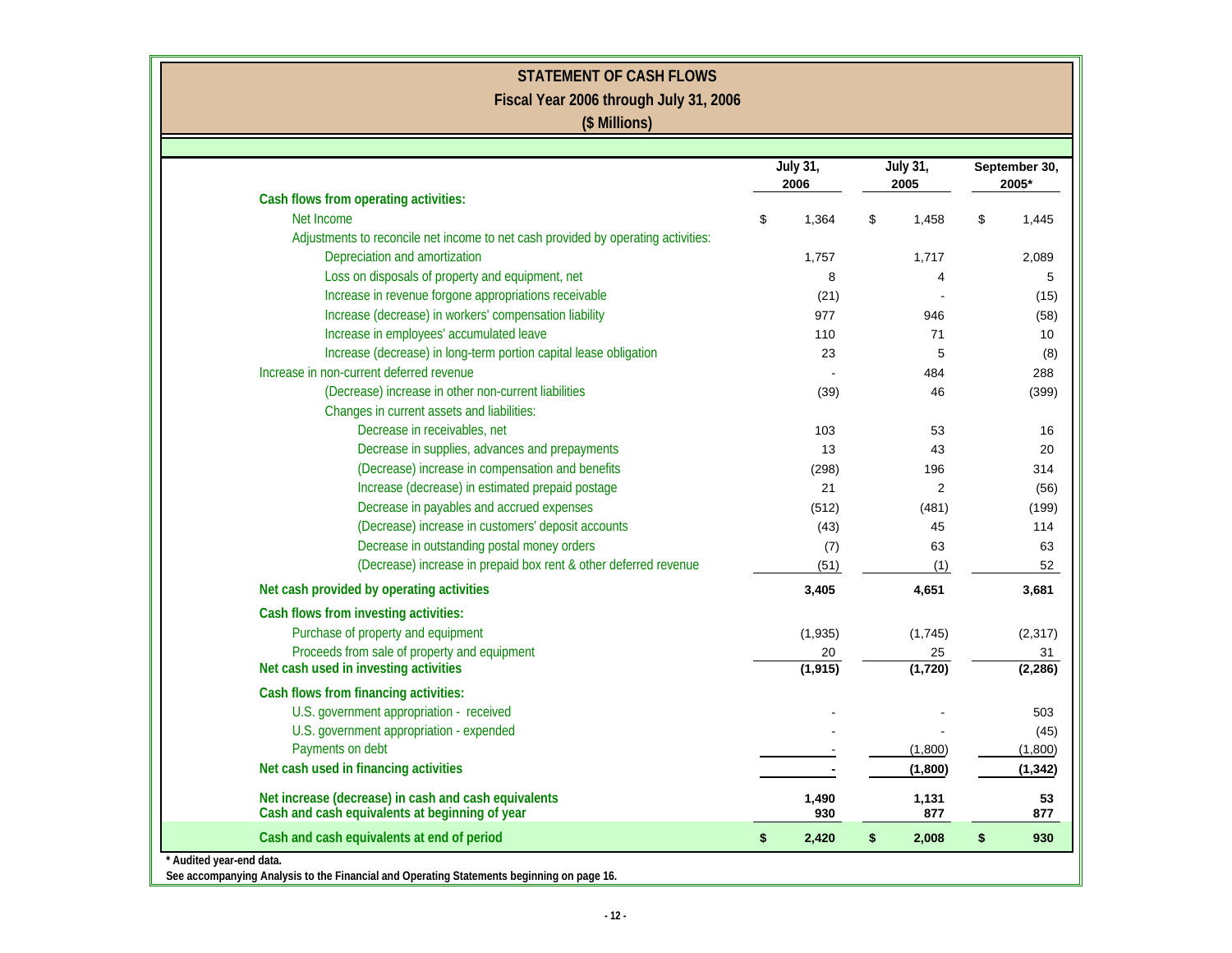| <b>CAPITAL INVESTMENTS</b><br><b>July 2006 - FY 2006</b><br>(\$ Millions)                                                                                                                                                 |              |                                                                 |          |                                                            |                               |                                                             |                                                           |                                                             |                     |                                                             |           |                                                                |  |
|---------------------------------------------------------------------------------------------------------------------------------------------------------------------------------------------------------------------------|--------------|-----------------------------------------------------------------|----------|------------------------------------------------------------|-------------------------------|-------------------------------------------------------------|-----------------------------------------------------------|-------------------------------------------------------------|---------------------|-------------------------------------------------------------|-----------|----------------------------------------------------------------|--|
| <b>COMMITMENTS</b>                                                                                                                                                                                                        |              |                                                                 |          |                                                            |                               |                                                             |                                                           |                                                             |                     | <b>CASH OUTLAYS</b>                                         |           |                                                                |  |
|                                                                                                                                                                                                                           | Year-to-Date |                                                                 |          |                                                            |                               |                                                             |                                                           |                                                             | Year-to-Date        |                                                             |           |                                                                |  |
| <b>MAJOR CATEGORIES</b>                                                                                                                                                                                                   |              | <b>ACTUAL</b>                                                   |          | <b>PLAN</b>                                                |                               | <b>SPLY</b>                                                 |                                                           | <b>ACTUAL</b>                                               |                     | <b>PLAN</b>                                                 |           | <b>SPLY</b>                                                    |  |
| <b>CONSTRUCTION AND BUILDING PURCHASE</b><br><b>BUILDING IMPROVEMENTS</b><br>MAIL PROCESSING EQUIPMENT<br><b>VEHICLES</b><br><b>RETAIL EQUIPMENT</b><br>POSTAL SUPPORT EQUIPMENT<br><b>TOTAL COMMITMENTS/CASH OUTLAYS</b> | \$<br>\$     | 213.5<br>342.2<br>490.6<br>16.3<br>$-0.3$ ]<br>115.5<br>1,177.8 | \$<br>\$ | 150.7<br>398.1<br>411.6<br>16.5<br>0.4<br>156.8<br>1,134.1 | $\sqrt[6]{\frac{1}{2}}$<br>\$ | 165.0<br>246.8<br>298.4<br>239.5<br>1.0<br>559.4<br>1,510.1 | \$<br>\$                                                  | 137.8<br>434.4<br>841.5<br>194.2<br>0.5<br>326.6<br>1,935.0 | \$<br>$\mathsf{\$}$ | 166.9<br>387.0<br>749.6<br>86.5<br>26.5<br>387.1<br>1,803.6 | \$        | 187.4<br>345.6<br>575.5<br>130.4<br>56.4<br>449.7<br>\$1,744.9 |  |
| Note: Totals may not sum due to rounding.                                                                                                                                                                                 |              |                                                                 |          |                                                            |                               |                                                             |                                                           |                                                             |                     |                                                             |           |                                                                |  |
| <b>RESOURCES ON ORDER</b><br>(\$ Millions)                                                                                                                                                                                |              |                                                                 |          |                                                            |                               |                                                             |                                                           |                                                             |                     |                                                             |           |                                                                |  |
| <b>MAJOR CATEGORIES</b>                                                                                                                                                                                                   |              |                                                                 |          |                                                            |                               | <b>July 31, 2006</b>                                        |                                                           |                                                             | September 30, 2005  |                                                             |           |                                                                |  |
| <b>CONSTRUCTION AND BUILDING PURCHASE</b><br><b>BUILDING IMPROVEMENTS</b><br><b>MAIL PROCESSING EQUIPMENT</b><br><b>VEHICLES</b><br><b>RETAIL EQUIPMENT</b><br>POSTAL SUPPORT EQUIPMENT                                   |              |                                                                 |          | \$<br>215.4<br>312.5<br>1,664.4<br>24.8<br>37.7<br>374.8   |                               |                                                             | \$<br>149.0<br>419.5<br>2,017.9<br>202.7<br>38.5<br>579.8 |                                                             |                     |                                                             |           |                                                                |  |
| <b>TOTAL RESOURCES ON ORDER</b>                                                                                                                                                                                           |              |                                                                 |          |                                                            |                               | \$                                                          | 2,629.6                                                   |                                                             |                     |                                                             | \$3,407.4 |                                                                |  |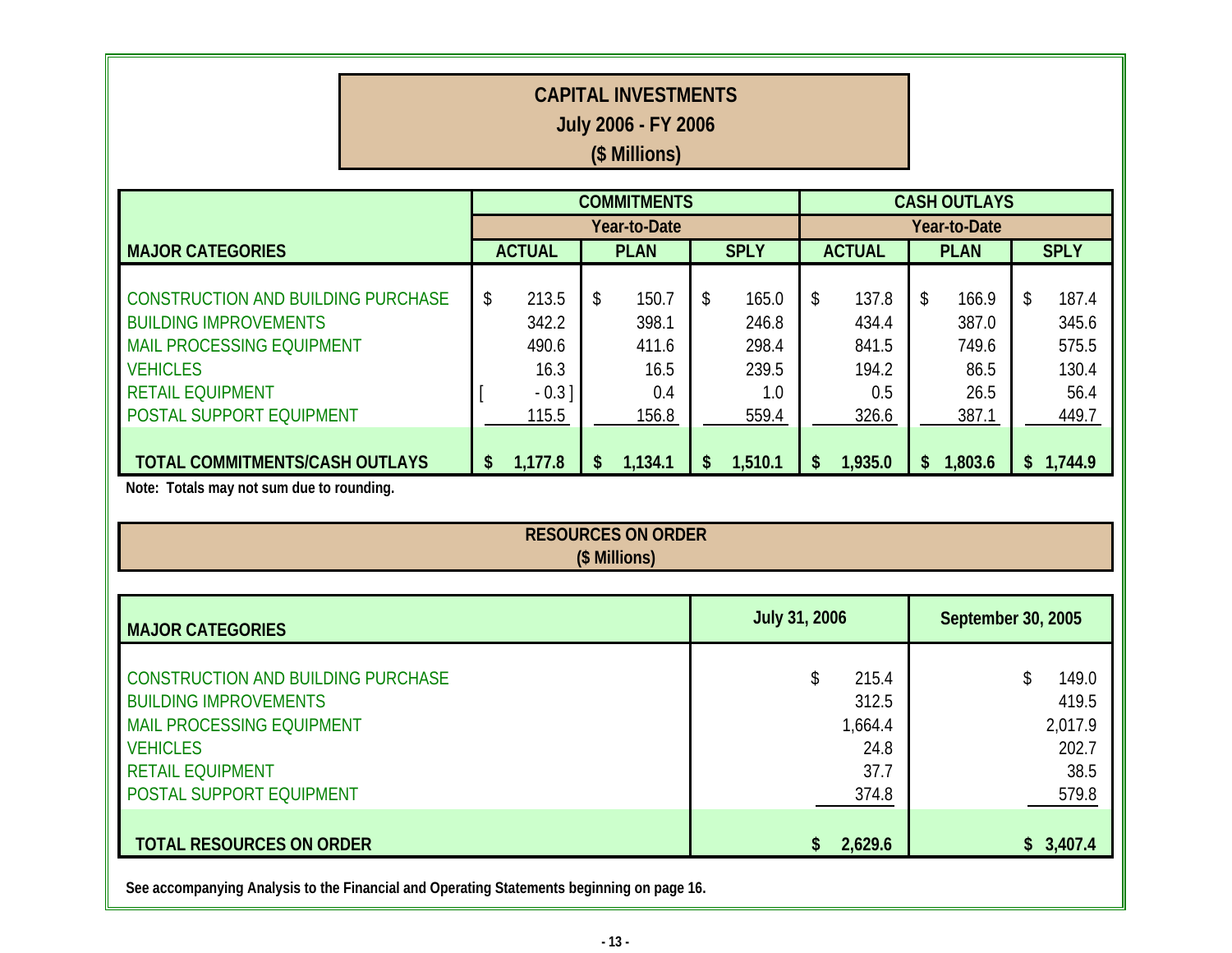| <b>WORKHOURS &amp; OVERTIME/SICK LEAVE RATIOS</b> |               |               |             |                          |                                              |               |               |             |             |           |         |  |
|---------------------------------------------------|---------------|---------------|-------------|--------------------------|----------------------------------------------|---------------|---------------|-------------|-------------|-----------|---------|--|
| July 2006 - FY 2006                               |               |               |             |                          |                                              |               |               |             |             |           |         |  |
| (Data in Thousands)                               |               |               |             |                          |                                              |               |               |             |             |           |         |  |
|                                                   |               |               |             |                          |                                              |               |               |             |             |           |         |  |
| <b>Current Period</b>                             |               |               |             |                          | Year-to-Date                                 |               |               |             |             |           |         |  |
|                                                   | Var. to       |               |             | Var. to<br><b>Actual</b> |                                              |               |               |             |             |           |         |  |
| <b>Actual</b>                                     | <b>Budget</b> | % Budget      | SPLY*       | % SPLY                   | <b>Total Workhours</b><br><b>Operations:</b> |               | <b>Budget</b> |             | % Budget    | SPLY*     | % SPLY  |  |
| 740                                               | $1$ $\mid$    | $0.1$ ]       | 739         | 0.1                      | -Support                                     | 8,201         |               | 380] [      | $4.9$ ]     | 7,920     | 3.5     |  |
| 25,459                                            | 424 ]         | 1.71          | 26,083      | $-2.4$                   | -Mail Processing                             | 278,441       | 9,469 ] [     |             | $3.5$ ]     | 281,267   | $-1.0$  |  |
| 15,427                                            | $51$ ] [      | $0.3$ ]       | 14,898      | 3.6                      | -Rural Delivery                              | 153,844       |               | $1,168$ ] [ | $0.8$ ]     | 148,523   | 3.6     |  |
| 37,480                                            | $-87$         | $-0.2$        | 37,662      | $-0.5$                   | -City Delivery                               | 389,605       |               | $3,547$ ] [ | $0.9$ ]     | 391,520   | $-0.5$  |  |
| 2,531                                             | $7]$ [        | $0.3$ ]       | 2,493       | 1.5                      | -Vehicles Services                           | 26,716        |               | $177$ ] [   | $0.7$ ]     | 26,515    | 0.8     |  |
| 6,454                                             | $-228$        | $-3.4$        | 6,363       | 1.4                      | -Plant & Equip Maint                         | 67,600        | $-1,836$      |             | $-2.6$      | 67,285    | 0.5     |  |
| 17,943                                            | $-73$         | $-0.4$        | 18,105      | $-0.9$                   | -Customer Services                           | 194,485       |               | $4,338$ ] [ | $2.3$ ]     | 194,658   | $-0.1$  |  |
| 383                                               | $-66$         | $-14.6$       | 389         | $-1.5$                   | <b>Finance</b>                               | 4,102         | $-551$        |             | $-11.8$     | 4,115     | $-0.3$  |  |
| 605                                               | $-47$         | $-7.2$        | 685         | $-11.7$                  | <b>Human Resources</b>                       | 6,723         | $-211$        |             | $-3.0$      | 7,428     | $-9.5$  |  |
| 1,032                                             | $-50$         | $-4.6$        | 1,030       | 0.2                      | <b>Customer Service &amp; Sales</b>          | 11,268        | $-260$        |             | $-2.3$      | 11,216    | 0.5     |  |
| 5,280                                             | $-48$         | $-0.9$        | 5,240       | 0.8                      | Administration                               | 55,649        |               | 63] [       | $0.1$ ]     | 56,172    | $-0.9$  |  |
| 1,667                                             | $-142$        | $-7.9$        | 1,780       | $-6.4$                   | Other                                        | 17,835        | $-292$        |             | $-1.6$      | 20,590    | $-13.4$ |  |
| 115,002                                           | $-259$        | $-0.2$        | 115,468     | $-0.4$                   | <b>Total Workhours</b>                       | 1,214,470     | 15,992 ] [    |             | 1.3         | 1,217,210 | $-0.2$  |  |
|                                                   |               |               |             |                          |                                              |               |               |             |             |           |         |  |
|                                                   |               |               |             |                          | Overtime                                     |               |               |             |             |           |         |  |
|                                                   | <b>Actual</b> | <b>Budget</b> | <b>SPLY</b> |                          |                                              | <b>Actual</b> | <b>Budget</b> |             | <b>SPLY</b> |           |         |  |
|                                                   |               |               |             |                          | <b>Overtime Ratio</b>                        |               |               |             |             |           |         |  |
|                                                   | 11.4%         | 8.5%          | 10.8%       |                          | Per 100 Workhours                            | 11.3%         |               | 8.7%        | 10.7%       |           |         |  |
|                                                   |               |               |             |                          | <b>Sick Leave</b>                            |               |               |             |             |           |         |  |
|                                                   | <b>Actual</b> |               | <b>SPLY</b> |                          |                                              | <b>Actual</b> |               |             | <b>SPLY</b> |           |         |  |
|                                                   | 3.8%          |               | 3.8%        |                          | <b>Sick Leave Ratio</b><br>Per 100 Workhours | 4.0%          |               |             | 4.0%        |           |         |  |

╗

**[ ]=Unfavorable variance to budget**

**Note: Totals may not sum due to rounding.**

 **\*SPLY data may differ from previous reports due to subsequent adjustments.**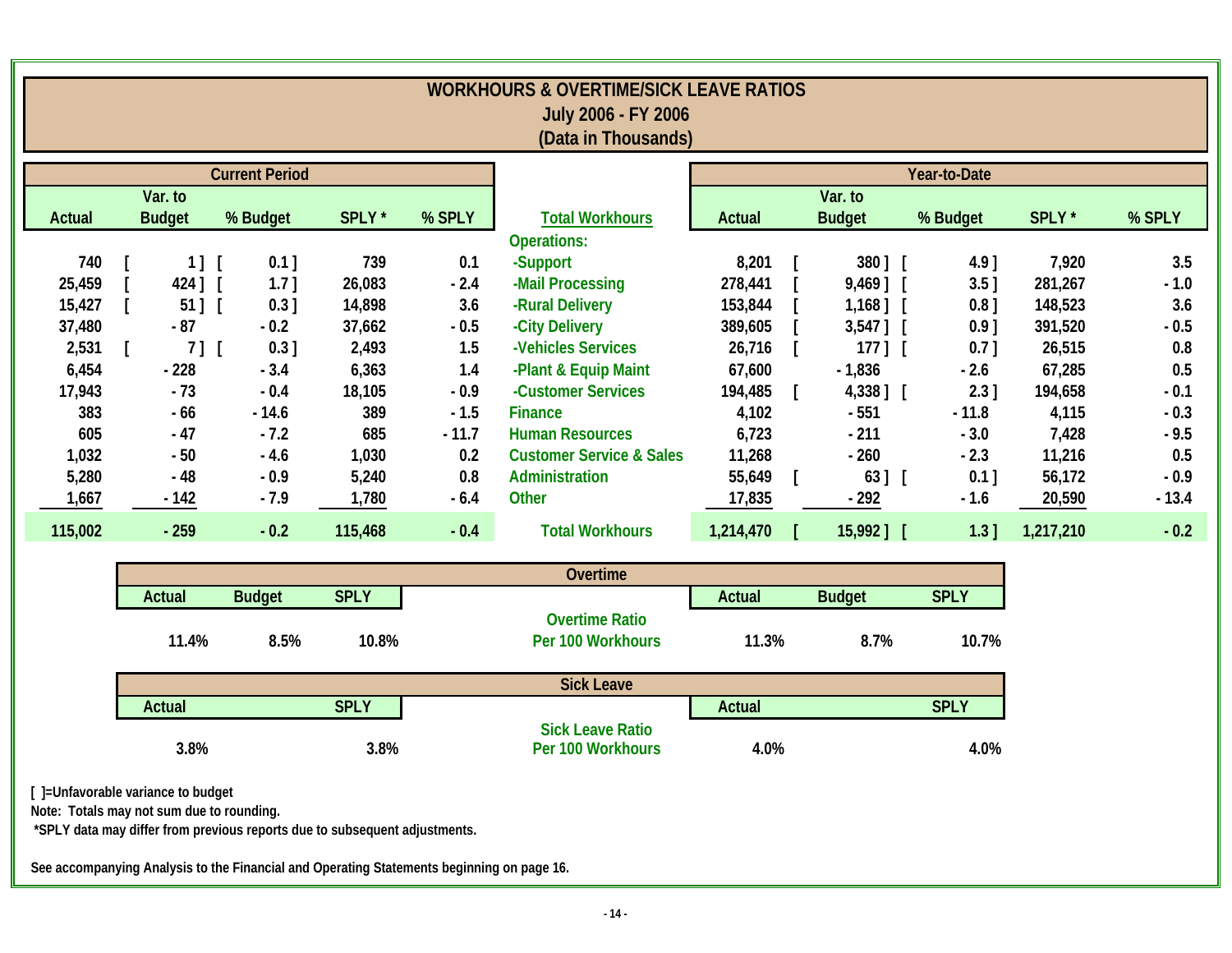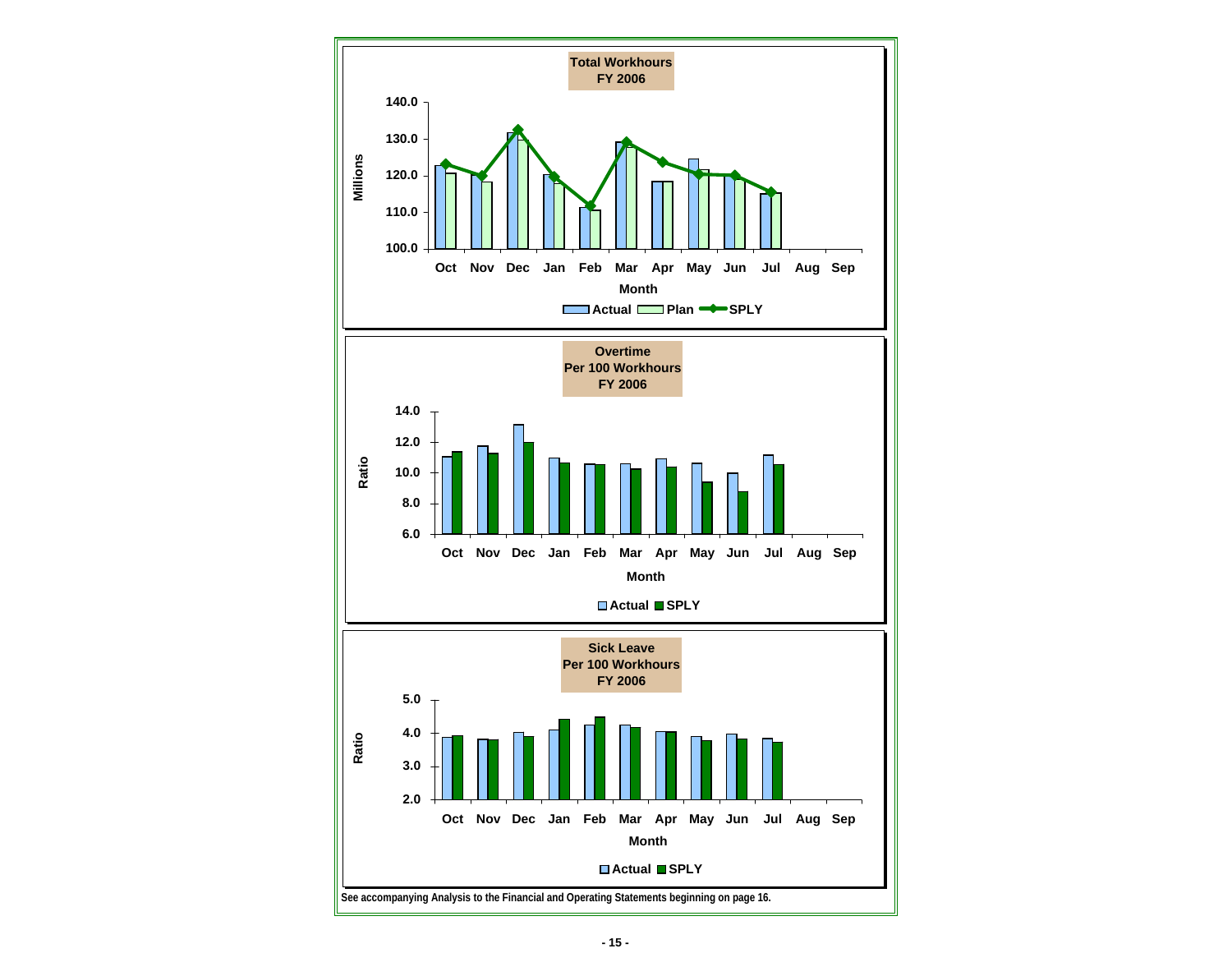## *July 2006 - FY 2006*

**Information: For the month, there were the same number of delivery days and business weekdays when compared to same period last year (SPLY). Year-to-date (YTD), there are an equal number of delivery days and business days compared to last year.** 

### *Analysis of the Financial and Operating Statements*

#### **Revenue - Pages 1, 2, 3, 4, 5 and 6**

**For July, Total Revenue was \$26 million or 0.5% under plan, and \$219 million or 4.1% above SPLY. Commercial Revenue was under plan by \$24 million or 0.6% and Retail Revenue was above plan by \$4 million or 0.3%. In July, Total Commercial Revenue and Retail Revenue, combined, were \$221 million more than SPLY. Most of the increase in revenue to SPLY for July was reflected in Presort First Class and Package Services/Permit Imprint, Permit Imprint and Meter Postage. Combined these revenue sources were \$216.6 million above SPLY.** 

**Year-to-date, Total Revenue is \$364 million or 0.6% above plan with the largest contributor being Retail Revenue at \$541 million or 3.7% more than plan. Year-to-date, Total Revenue is \$2.3 billion above SPLY. Primary contributors to the increase over SPLY are Permit Revenue at \$1.8 billion more and Other Retail Channels Revenue at \$752 million, or 36.8% more than SPLY.** 

#### **Expenses - Pages 1, 2, 4, 7, 8 and 9**

**For July, Total Expenses were \$21 million above plan. Personnel costs were \$1.7 million above plan and non-personnel costs were above plan by \$23.4 million or 1.9%. Compared to SPLY, this month's Total Expenses were increased by \$235 million or 4.3%. The non-personnel factors contributing to this increase over SPLY include contract job cleaners, information technology, vehicle maintenance, and printing costs. The personnel factors contributing to this month's increase over SPLY include unemployment compensation and workers compensation costs.** 

**Year-to-date, Total Expenses were \$295 million or 0.5% above plan. Personnel costs are \$438 million or 0.9% above plan while non-personnel expenses are \$101 million or 0.8% below plan. The largest contributors to the non-personnel plan underrun are Information Technology at \$136 million or 32.0% below plan, Training at \$19 million or 32% below plan. Year-to-date, Total Expenses are \$2.4 billion or 4.3% above SPLY.**